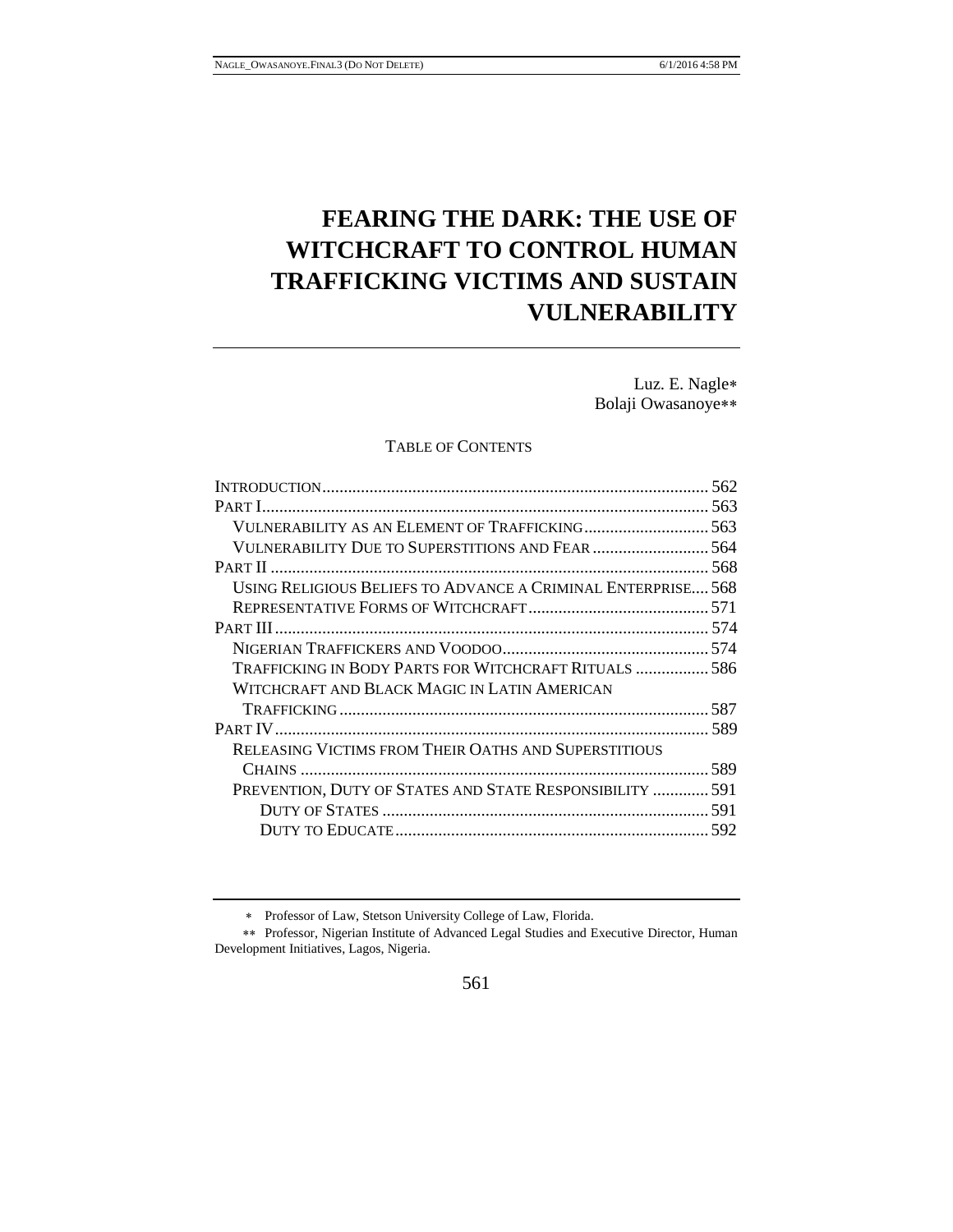| <b>PART V</b> |  |
|---------------|--|
|               |  |

Vulnerability is a silent social disease. Many societies live with it and do not take firm and sustainable actions to face it until the consequences erupt in violent and dramatic forms.<sup>1</sup>

#### <span id="page-1-0"></span>**INTRODUCTION**

The use of cultural superstitions and occult rituals is a powerful means to control a human trafficking victim and reaches to the depths of one's psychological vulnerability. Combined with other conditions that render a person vulnerable to being trafficked—such as poverty, lack of opportunity, and violent conflict—an individual can become so frightened by the omnipotent powers of the spirit world as to be rendered entirely incapable of resisting criminal acts and human rights violations. In fact, invoking witchcraft to assert control and coercion is so insidious in many cultures that "even once victims have been identified and removed from a trafficking situation by state authorities, there is no guarantee that this will provide sufficient protection for victims to co-operate."<sup>2</sup>

This article explores the use of witchcraft in human trafficking, the vulnerabilities that cause women and children to become human trafficking victims, and the duty of states to prevent the use of witchcraft in the commission of crimes. Part I of the article looks at the element of vulnerability in human trafficking crimes, and vulnerability due to superstitions and fear. Part II examines the use of religious beliefs to commit criminal acts and describes some of the representative forms of witchcraft that have been found to be part of human trafficking. Part III examines the use of witchcraft in human trafficking cases coming out of Africa and in the Americas. Part IV considers the challenge of helping trafficking victims overcome the influence of witchcraft that had kept them vulnerable and under control. We will also look at the duty of States to prevent the use of witchcraft in human trafficking and to educate vulnerable populations in order to make them less susceptible. Part V concludes the article.

<sup>1.</sup> Special Rapporteur on the sale of children, child prostitution and child pornography, **¶** 25, U.N. Doc. E/CN.4/2004/9 (January 5, 2004) (by Juan Miguel Petit).

<sup>2.</sup> *Spellbound: Witchcraft and Human Trafficking*, TRAFFICKING RES. PROJECT, https://thetraffickingresearchproject.wordpress.com/spellbound-witchcraft-and-human-trafficking/ (last visited Feb. 1, 2016).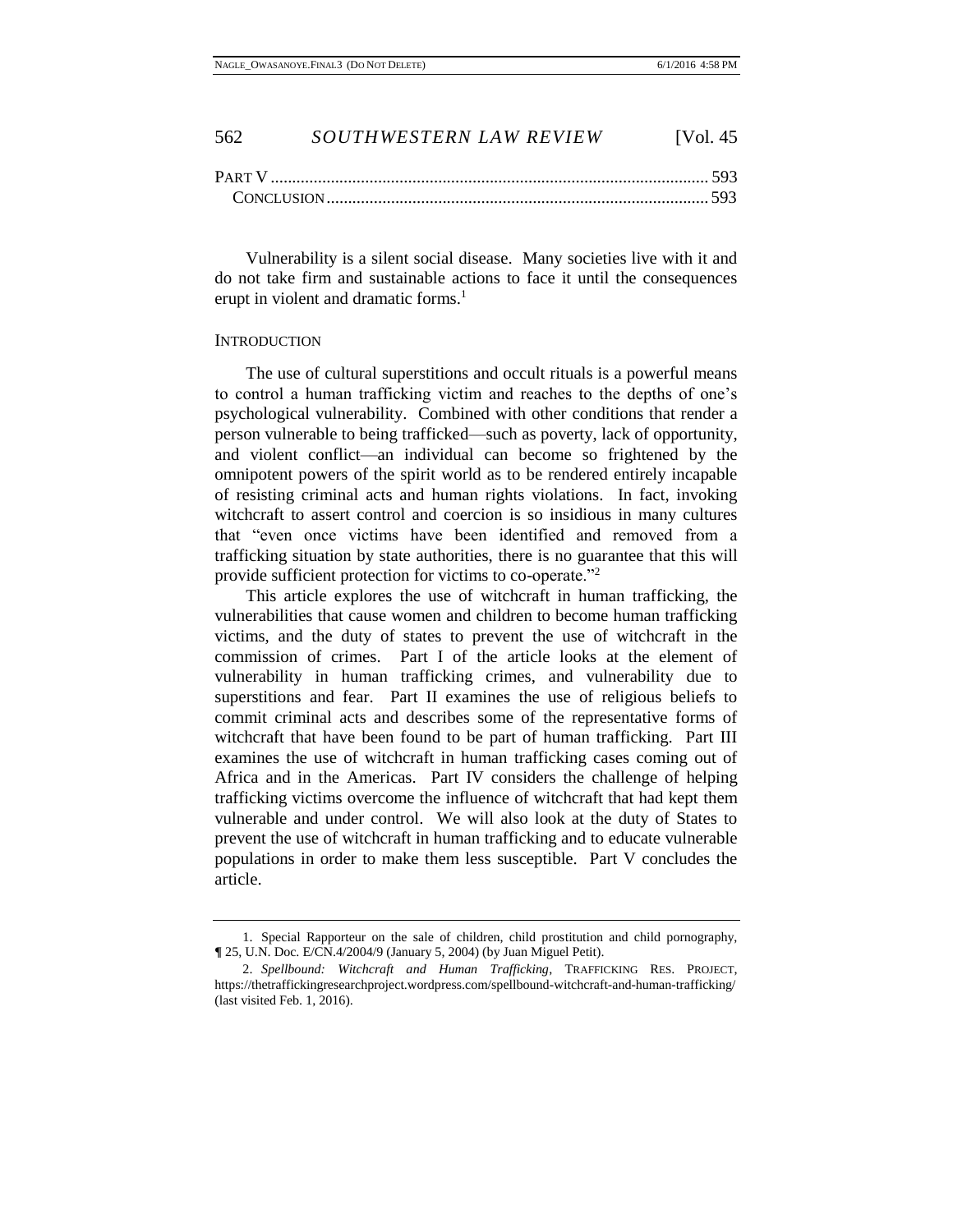# <span id="page-2-0"></span>PART I

# <span id="page-2-1"></span>*Vulnerability as an Element of Trafficking*

Those who seek to exploit another human being depend on conditions in which a myriad of factors render someone vulnerable to becoming victimized. These factors are well known in the literature on human trafficking.<sup>3</sup> The rhetoric about exploitation of persons overlooks a fundamental distinction between being exploited and being vulnerable, however. The conventional factors we think of that make an individual vulnerable include lack of education, discrimination, poverty, political instability, conflict, and displacement, to name but a few.<sup>4</sup> But if we look at what *triggers* those factors, we see that the fundamental human rights and civil rights to which a person is entitled may be weak or absent entirely. When there is a negation of this bundle of fundamental rights, vulnerability creates the opportunity for exploitation of the weakest members of society—women and children. The United Nations Committee on the

- High unemployment and poverty;
- Discriminatory labor markets;
- Lack of opportunity to improve one's quality of life;
- Gender or ethnic discrimination;
- Internal conflict and persecution;
- Domestic violence or abuse;
- Proliferation of human rights violations;
- Degraded environmental conditions;
- False expectations of a better life elsewhere, including higher wages, better working conditions, and greater freedom.

Pull factors that feed demand for trafficking victims at points of destination include:

- High demand for cheap or uncompensated labor;
- Weak or no laws against various forms of forced servitude;
- Demand by men looking for commercial sex and bondage arrangements;
- Indifference to social conditions and morality;
- Lack of public awareness;
- Corruption;
- Weak law enforcement;
- Inconsistent application of public policy;
- Entrenched organized crime networks.

*See* Luz E. Nagle, *Selling Souls: The Effect of Globalization on Human Trafficking and Forced Servitude*, 26 WIS. INT'L L.J. 131, 137-38 (2008).

4. *See* United Nations Office on Drugs and Crime (UNODC), *An Introduction to Human Trafficking: Vulnerability, Impact, and Action*, Background Paper of the U.N. Global Initiative to Fight Human Trafficking (UN.GIFT), at 71-75 (2008), *available at* https://www.unodc.org/ documents/human-trafficking/An\_Introduction\_to\_Human\_Trafficking\_-\_Background\_Paper.pdf.

<sup>3.</sup> Factors are categorized as push and pull factors. Push factors that compel people to seek to improve their personal and economic situation include: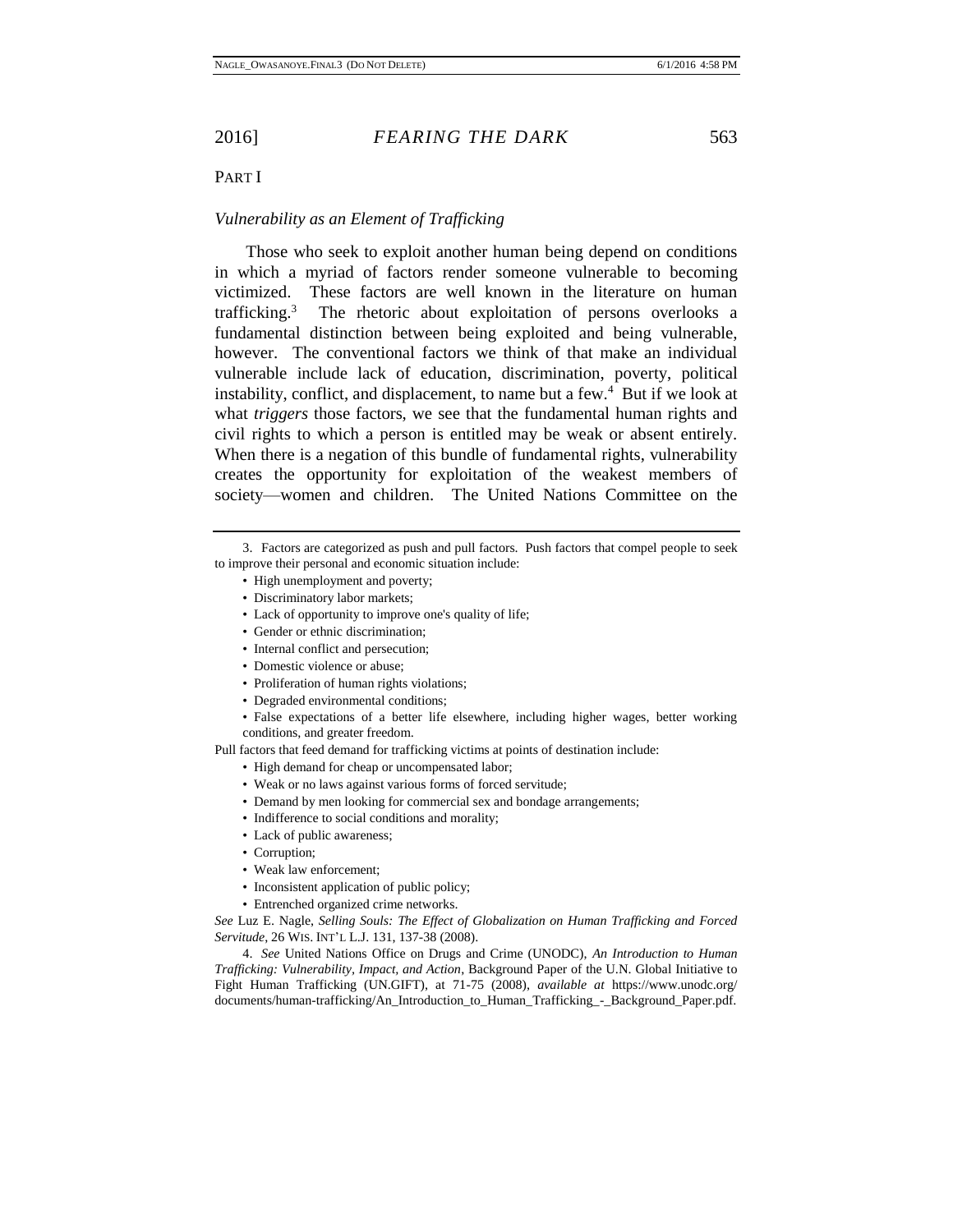Rights of the Child has also emphasized that "[u]naccompanied or separated children in a country outside their country of origin are particularly vulnerable to exploitation and abuse." 5

In addition to being subjected to conditions that render an individual susceptible to being victimized, women and children living in cultures and communities where there is a strong connection to the spirit world are uniquely vulnerable to sexual violence and forced servitude. We cannot be certain for how long human traffickers and other predators have used threats and acts of black magic in their arsenal of coercion, inveiglement, and control, but in recent years, evidence of such acts have come to light. At present, the use of superstition to coerce women and children falls largely outside the recognized push and pull factors that characterize human trafficking crimes and crimes of exploitation and enslavement. Consequently, the international conventions and domestic laws in place around the globe to criminalize trafficking, forced servitude, and related crimes present a perplexing gap in addressing the use of superstitions and religious beliefs to assert control over trafficking and forced servitude victims.<sup>6</sup>

#### <span id="page-3-0"></span>*Vulnerability Due to Superstitions and Fear*

Article  $3(a)$  of the Palermo Protocol<sup>7</sup> states that human trafficking means:

The recruitment, transportation transfer, harboring or receipt of persons, by means of the threat or use of force or other forms of coercion, or abduction or fraud, or deception, or the abuse of power, or of a position of vulnerability or of the giving or receiving of payments or benefits to achieve the consent of a person having control over another person, for the purpose of exploitation, forced labour or services, slavery or practices similar to slavery, servitude or the removal of organs.

<sup>5.</sup> United Nations Convention on the Rights of the Child (UNCRC), *General Comment No.6: Treatment of Unaccompanied or Separated Children Outside Their Country of Origin*, 39th Sess., May 17–June 3, 2005, **¶** 50, U.N. Doc. CRC/GC/2005/6 (2005), *available at* http://www2.ohchr.org/english/bodies/crc/docs/GC6.pdf.

<sup>6.</sup> If a person coerces a victim by means of promising a better job or an education, there are clearly defined penalties. But if a predator coerces a victim by playing upon ones fears of the spirit world, the penalties that apply are less certain.

<sup>7.</sup> Protocol to Prevent, Suppress and Punish Trafficking in Persons. Especially Women and Children, Supplementing the United Nations Convention Against Transnational Organized Crime, established pursuant to resolution 53/11 (Dec. 9, 1998), at 2, U.N. Doc. A/53/383 (2000).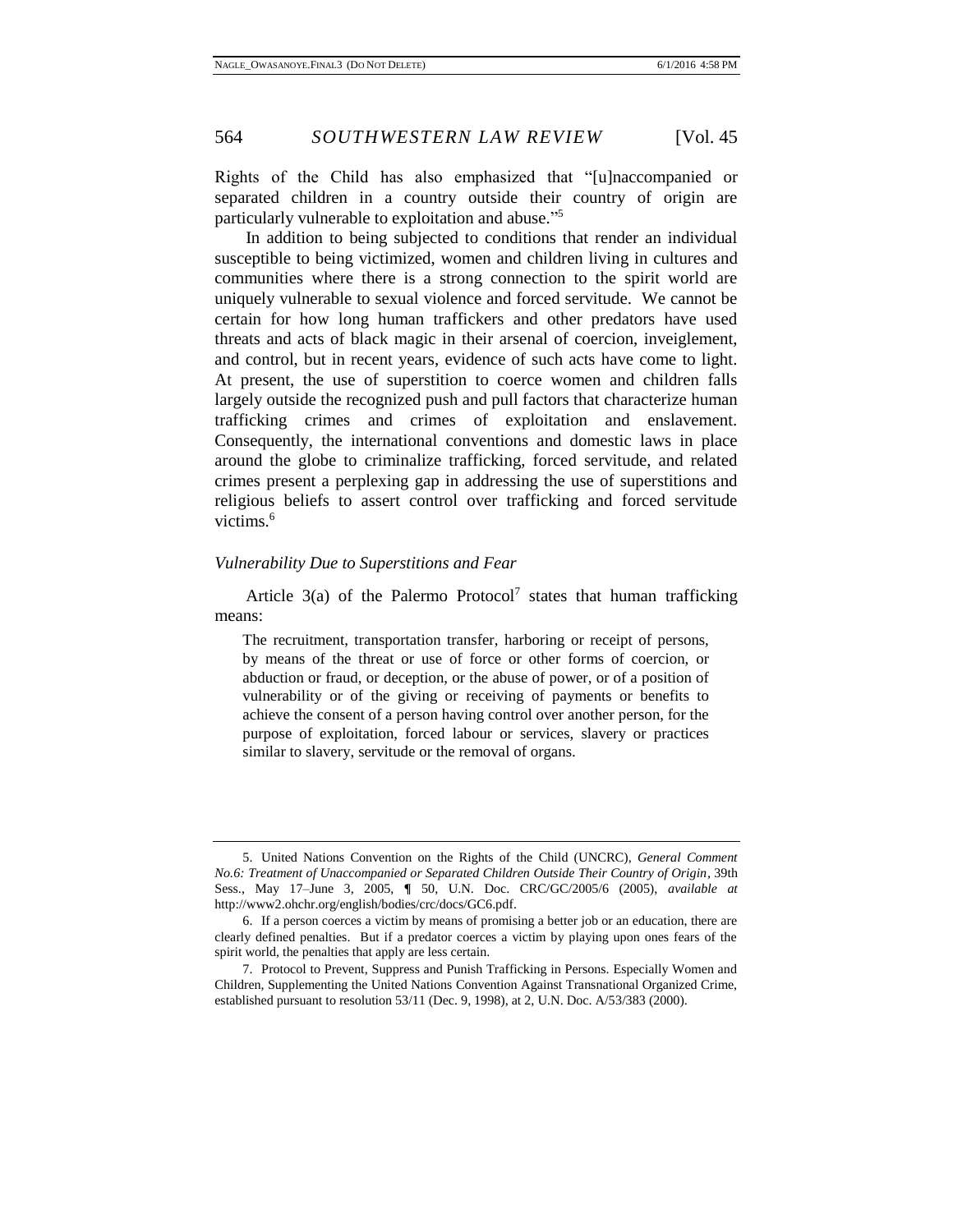This language provides a comprehensive description of the problem of human trafficking and recognizes multidimensional manifestations. We also know that trafficking in persons is a modern form of slavery that often entails physical, psychological and sexual abuse.<sup>8</sup> Psychological abuse can be linked to the superstitious beliefs of victims that are imbued in their psyches as members of a certain society, community or culture. Traffickers capitalize on both religious/superstitious beliefs and "faith" of the victims, and their ignorance, especially when the victims come from places were spiritual ideas are very strong.<sup>9</sup>

Mechanisms of trafficking in persons are myriad, clandestine and variable. The common systematic factor, however, is the imposition and maintenance of order.<sup>10</sup> Victims of trafficking are usually recruited by intermediaries, middlemen or agents and then passed along the trafficking chain under tight control.<sup>11</sup> It is interesting to note that like other forms of abuses and human rights violations, the individual of first contact and middlemen are often not entirely strangers, but family relations and even notable citizens of victims' nations.<sup>12</sup> The familiar relationship element makes it difficult for a victim to refuse or resist what is happening to her, and difficult for authorities to conduct investigations and bring prosecutions.<sup>13</sup>

The relationship element also makes the imposition of belief systems/voodoo oaths easy, believable, and even readily accepted, particularly if the agents of trafficking present themselves as successful and have been accepted as such within the communities that place a premium value on wealth and emigration to a better place regardless of means.

<sup>8.</sup> *See* United Nations Office on Drugs and Crime (UNODC), *An Introduction to Human Trafficking: Vulnerability, Impact, and Action*, Background Paper of the U.N. Global Initiative to Fight Human Trafficking (UN.GIFT), at 82 (2008), *available at* https://www.unodc.org/ documents/human-trafficking/An\_Introduction\_to\_Human\_Trafficking\_-\_Background\_Paper.pdf.

<sup>9.</sup> Benjamin Radford, *Spanish Gangs Use Voodoo to Traffic Girls*, DISCOVERY NEWS (June 14, 2015, 08:55 AM), http://news.discovery.com/human/psychology/spanish-gangs-use-voodooto-traffic-girls-150614.htm.

<sup>10.</sup> *See* David Kyle & Marc Scarcelli, *Migrant Smuggling and the Violence Question: Evolving Illicit Migration Markets for Cuban and Haitian Refugees*, 52 CRIME, LAW, & SOC. CHANGE, 297, 308 (March 2009).

<sup>11.</sup> *See* Ray Jureidini, *Trafficking and Contact Migrant Workers in the Middle East*, INT'L. MIGRATION, Vol. 48, no. 4, 142 (2010); Jørgen Carling, *Trafficking in Women from Nigeria to Europe*, MIGRATION INFO. SOURCE (July 1, 2005), http://www.migrationpolicy.org/article/ trafficking-women-nigeria-europe.

<sup>12.</sup> *See* Frank Lackso & Marco A. Gramegna, *Developing Better Indicators of Human Trafficking*, BROWN J. WORLD AFFAIRS 179 (Summer/Fall 2003).

<sup>13.</sup> *See* Carling, *supra* note 11; *see also* Jana Arsovska & Popy Begum, *From West Africa to the Balkans: Exploring Women's Roles in Transnational organized Crime*, 17 TRENDS ORGAN. CRIM. 89 (2014).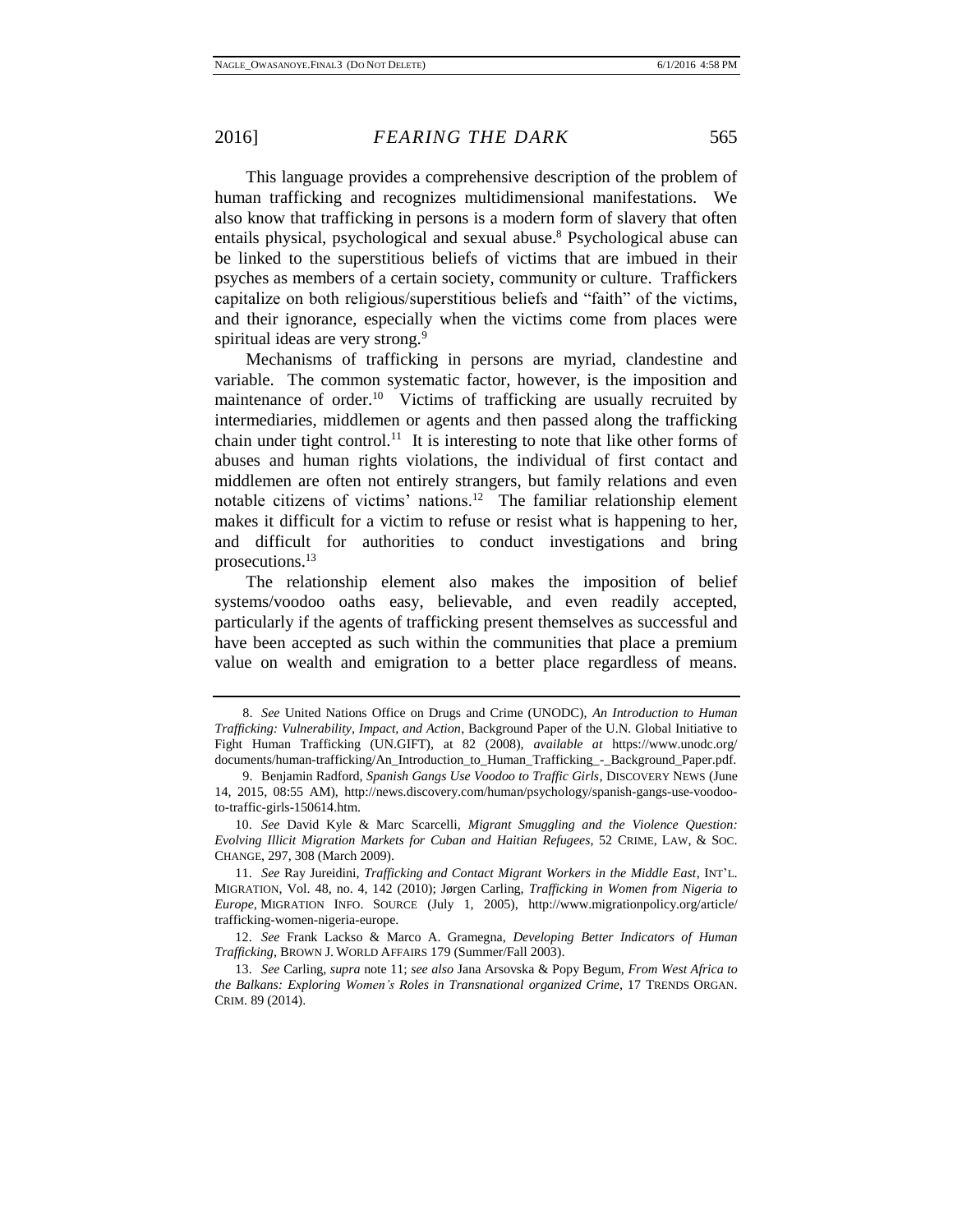Notably, the functioning axiom in societies like Nigeria's is that the end justifies the means. Therefore, if an agent is a successful person, acceding to his or her methods is easily accepted.<sup>14</sup> More troubling is that often exvictims act as agents and recruiters who assert power over victims.<sup>15</sup> Power relations depend on imbalance and always tilt to the advantage of the agent/syndicate and benefit from political connections (many have links with powerful politicians), financial connections (images of affluence in midst of poverty) and metaphysical connections (association with supposedly powerful cults implying that source of power and influence is metaphysical).<sup>16</sup> Regrettably, the weak status of victims (and their families) diminishes capacity to resist or challenge power or influence, confirming that trafficking in persons is a formidable threat when interfaced with belief systems like voodoo and witchcraft.

Witchcraft, diabolism, $17$  black magic, and threatening dire evils from the spirit world take many forms. Not all forms of witchcraft are

16. *See* Osita Agbu, *Corruption and Human Trafficking: The Nigerian Case*, WEST AFRICA REV., Vol. 4, no. 1 (2003); *see also* Cornelia Helfferich, Barbara Kavemann & Heike Rabe, *Determinants of the Willingness to Make a Statement of Victims of Human Trafficking for the Purpose of Sexual Exploitation in the Triangle Offender–Police–Victim*, 14 TRENDS ORGAN. CRIM. 125 (2011) (analyzing the power dynamics between agents-victims-police which control victims through displays of power or protection by traffickers, while the police are portrayed as the chasers of victims. Isolation and withholding of information can be understood as attempts to enforce these interpretations with the victims; therefore, offenders do not only have physical power but also power of definition.)

17. One definition of diabolism entails "having dealings with the Devil or his agents, . . . the use of magic powders or unguents, attendance at a 'Devil's Sabbath,' or flying through the air." *See* Noel D. Johnson & Mark Koyama, *Taxes, Lawyers, and the Decline of Witch Trials in France*, 57 J.L. & ECON. 77, 81 (2014).

<sup>14.</sup> More than 150 million people are reportedly estimated to migrate annually for economic reasons. *See* Kelly Hyland, *The Impact of the Protocol to Prevent, Suppress and Punish Trafficking in Persons, Especially Women and Children,* HUM. RTS. BRIEF 8, no. 2 (2001): 30-31, 38, http://digitalcommons.wcl.american.edu/hrbrief/vol8/iss2/12; *see also* Majeed A. Rahman, *Human Trafficking in the Era of Globalization: The Case of Trafficking in the Global Market Economy*, TRANSCIENCE J. Vol. 2, no. 1 (2011): 54-71.

<sup>15.</sup> *See* U.N.GIFT, The Vienna Forum to Fight Human Trafficking, Vienna, Feb. 13-15, 2008, Profiling the Traffickers, *Characteristics and Traits of Traffickers*, at 5, U.N.GIFT B.P.: 016 (2008), *available at* http://www.unodc.org/documents/human-trafficking/2008/ BP016ProfilingtheTraffickers.pdf (last accessed Feb. 1, 2016) (noting that "[s]ome traffickers are former victims themselves. For instance, in some countries, a 'Madam' in a destination country supervises, controls and organizes girls and women trafficked for sexual exploitation, coordinates their activities and collects income they make. Many such 'Madams' that have been the subject of research started as victims themselves, and once their 'debt' has been paid to their own 'Madam' they in turn use the same method to make money."); *see also* U.N. ON DRUGS AND CRIME, *Human Trafficking FAQS*, http://www.unodc.org/unodc/en/human-trafficking/faqs.html (last visited Feb. 1, 2016) (noting that "[f]emale offenders have a prominent role in human trafficking, particularly where former victims become perpetrators as a means of escaping their own victimisation. Most trafficking is carried out by people whose nationality is the same as that of their victim.").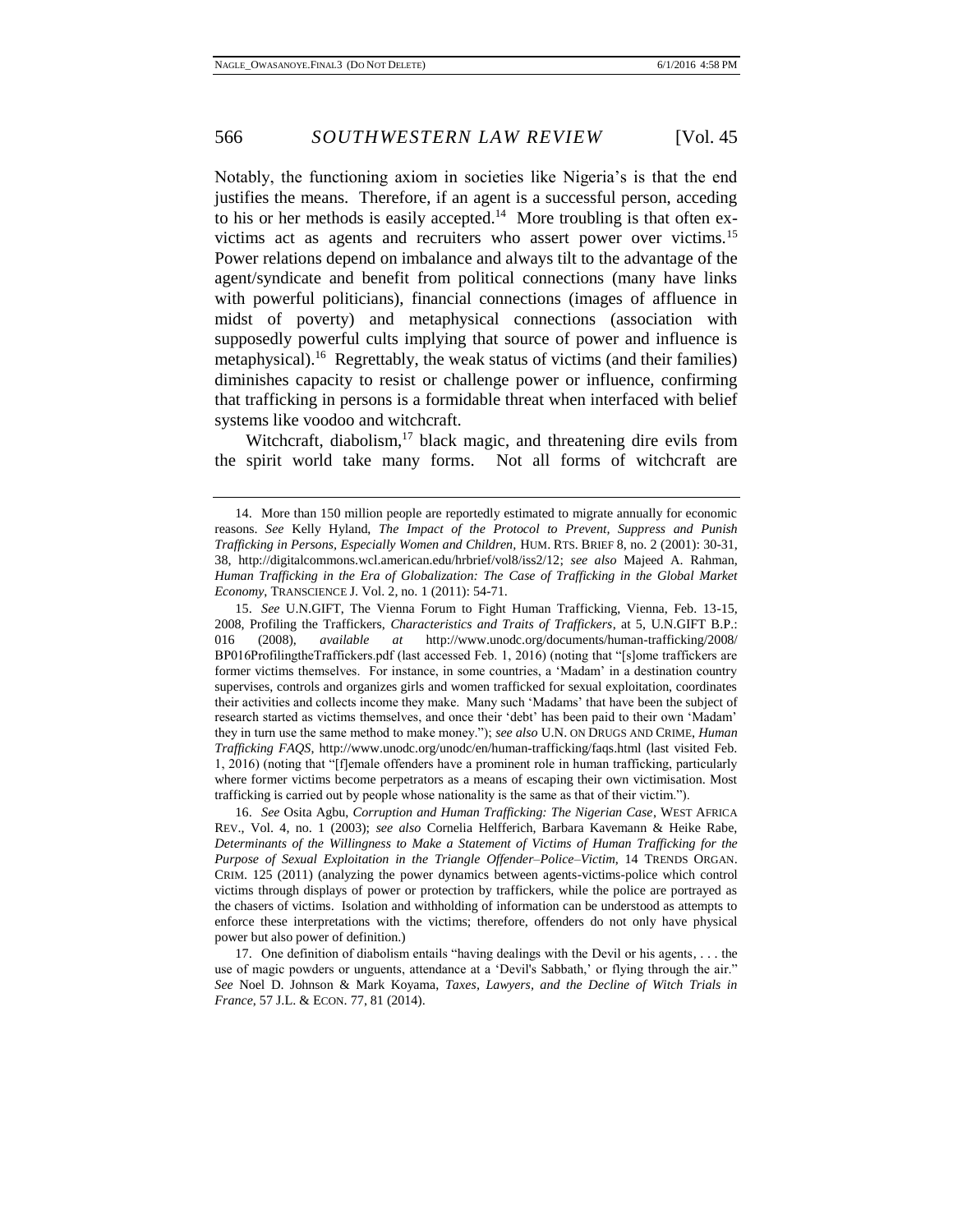considered evil, however. Witchcraft can be invoked to ensure plentiful rain, to ward off the evil eye, and to ensure virility.<sup>18</sup> In Afro-Caribbean cultures, witchcraft is known as Santería. In Latin America, it is called *brujería*. In the southern United States, black magic is practiced in the form of voodoo (or vodou or hoodoo) rituals descendant from Native American and Afro-Haitian origins. In Africa, witchcraft is generally referred to as voodoo and Juju (swearing an oath to a deity or supernatural object for protection or punishment).<sup>19</sup> In India, witchcraft known as Daayan or churel is found in many villages, and fear of these occult forms frequently leads to the killings of suspected practitioners.<sup>20</sup>

Specific forms of witchcraft follow the cultural migrations of communities that observe practices of the occult. One may find vodou witch-doctors in urban settings in New Orleans as readily as in remote regions of Haiti.<sup>21</sup> Beliefs and practices in the Americas share similar traits with beliefs and practices in Africa and Asia, and reflect the patterns of the slave trade and forced diaspora from Western Africa centuries ago. The common thread among diabolist beliefs is that "[t]he invisible forces of the occult are believed to have causal efficacy, to cause good fortune, or to produce harm" when invoked in a way to control the individual targeted. $22$ Consequently, and because much of the rituals involve powerful symbols, bloodletting and animal (and in some cases human) sacrifice, and are really quite frightening, belief in witchcraft and black magic invokes visceral responses that emanate from the darkest reaches of the human psyche. In some regions where witchcraft is prominent, entire villages or communities identify with and seek the protection or intervention of a particular

20. *See* Terrence McCoy, *Thousands of Women, Accused of Sorcery, Tortured and Executed in Indian Witch Hunts*, WASH. POST (July 21, 2014), http://www.washingtonpost.com/ news/morning-mix/wp/2014/07/21/thousands-of-women-accused-of-sorcery-tortured-andexecuted-in-indian-witch-hunts/; *see also Jharkhand Legislators Suggest Tackling Witchcraft Menace on War Footing*, Z NEWS (Sept. 24, 2015), http://zeenews.india.com/news/ jharkhand/jharkhand-legislators-suggest-tackling-witchcraft-menace-onwarfooting\_1801460.html.

21. *See* Danielle N. Boaz, *Dividing Stereotype and Religion: The Legal Implications of the Ambiguous References to Voodoo in U.S. Court Proceedings*, 14 SCHOLAR 251, 256 (2011) (explaining that New Orleans Voodoo represents "a conglomeration of the practices of African slaves imported directly into the region and other slaves from French Caribbean colonies that were brought to Louisiana.").

<sup>18.</sup> *See* Hallie Ludsin, *Cultural Denial: What South Africa's Treatment of Witchcraft Says for the Future of Its Customary Law*, 21 BERKELEY J. INT'L L. 62, 77 (2003).

<sup>19.</sup> *See* Babafemi Ondusi, *Crime Detection and the "Psychic Witness" in America: An Allegory for Re-appraising Indigenous African Criminology*, *in* AFRICAN LEGAL THEORY AND CONTEMPORARY PROBLEMS: CRITICAL ESSAYS 265, 271 (Oche Onazi ed., 2014).

<sup>22.</sup> John Alan Cohan, *The Problem of Witchcraft Violence in Africa*, 44 SUFFOLK U. L. REV. 803, 805 (2011).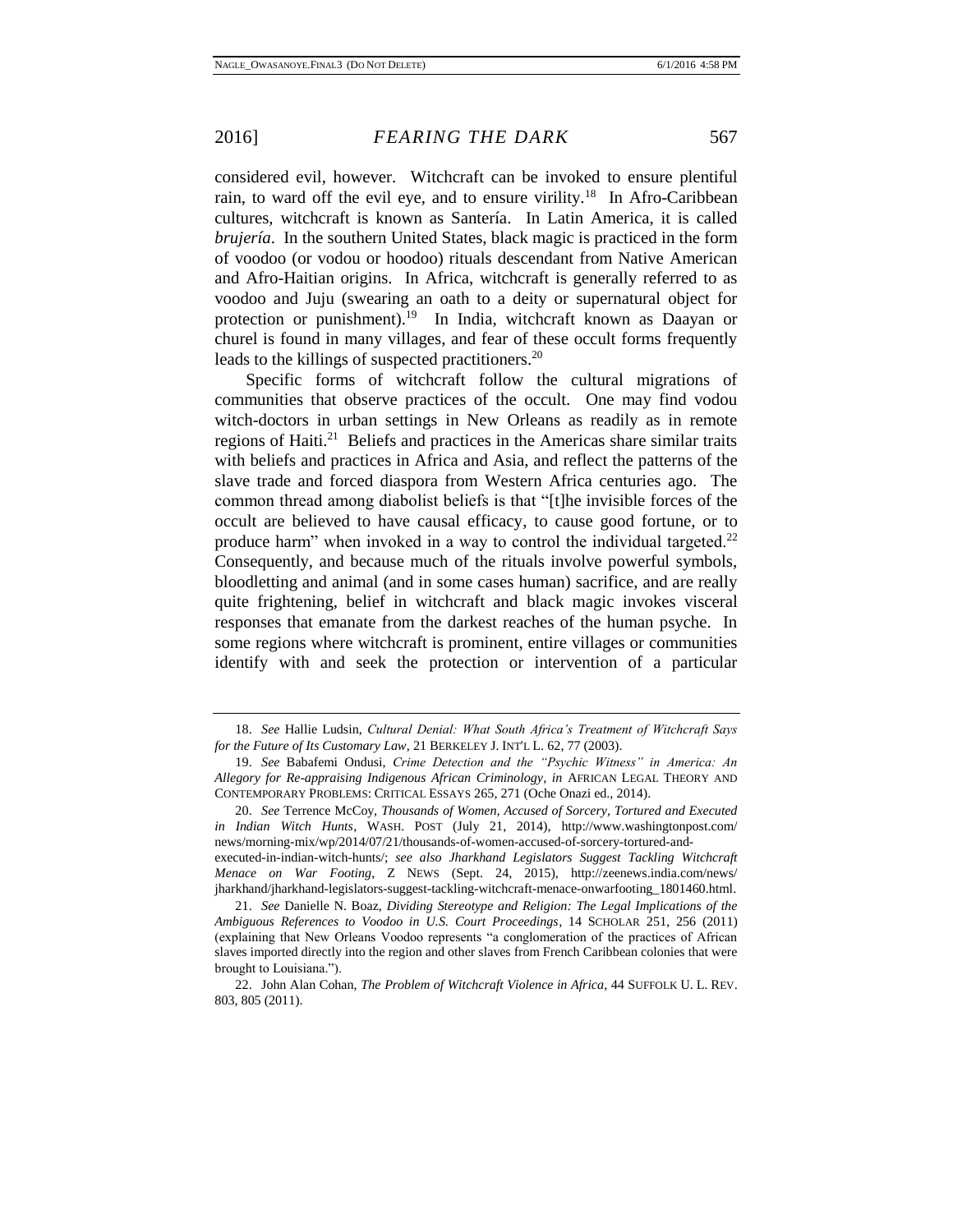anthropomorphic deity.<sup>23</sup> "Those who believe in witchcraft think it is the most likely cause of virtually any unfortunate occurrence, such as illness, accident, fatal lightning strikes, loss of livestock, impotence, crop failure, and drought."<sup>24</sup> As an example, *Newsday Zimbabwe* reported recently that witchcraft may have been used in retaliation when a local magistrate judge "got stuck to his crown chair and suffered a temporary blackout in a suspected case of juju as he delivered judgment against a 38-year-old man accused of raping his maid three times."<sup>25</sup>

## <span id="page-7-0"></span>PART II

#### <span id="page-7-1"></span>*Using Religious Beliefs to Advance a Criminal Enterprise*

The freedom to practice religions and beliefs is well recognized under international law and domestic legislation. Article 18 of the International Covenant on Civil and Political Rights  $(ICCPR)^{26}$  states that everyone has the right to have or adopt a religious faith or belief and manifest "worship, observance, practice and teaching" in public or in private, "subject only to such limitations as are prescribed by law and are necessary to protect public safety, order, health, or morals or the fundamental rights and freedoms of others."<sup>27</sup>

The interpretation of this broad-reaching article suggests that while "Article 18 is not limited in its application to traditional religions or to religions and beliefs with institutional characteristics or practices analogous to those of traditional religions,"<sup>28</sup> there is wide discretion under international law with regard to the practice of what one would term witchcraft and rituals of the occult and supernatural. For instance, Article 8 of the African Charter on Human and People's Rights mirrors ICCPR Art. 18 by stating that, subject to law and order, "[f]reedom of conscience, the

<sup>23.</sup> Akin Ibidapo-Obe, *The Dilemma of African Criminal Law: Tradition Versus Modernity*, 19 S.U. L. REV. 327, 352 (1992) (noting that "[a]ll African communities have local deities upon which they swear.").

<sup>24.</sup> Cohan, *supra* note 22.

<sup>25.</sup> Charles Laiton, *Magistrate Stuck to Chair in Suspected Case of Juju*, NEWSDAY ZIMBABWE (June 20, 2015), https://www.newsday.co.zw/2015/06/20/magistrate-stuck-to-chair-insuspected-case-of-juju/.

<sup>26.</sup> International Covenant on Civil and Political Rights (ICCPR), No. 14668 at 178, ratified Mar. 23, 1976, 999 U.N.T.S. 172.

<sup>27.</sup> *Id*.

<sup>28.</sup> Human Rights Committee (HRC), *General Comment 22, Article 18*, 48th Sess., 1993, adopted by Human Rights Treaty Bodies, at ¶ 2, U.N. Doc. HRI/GEN/1/Rev.1 (1994), *available at* http://www.ohchr.org/en/professionalinterest/pages/ccpr.aspx (last visited Feb. 1, 2016).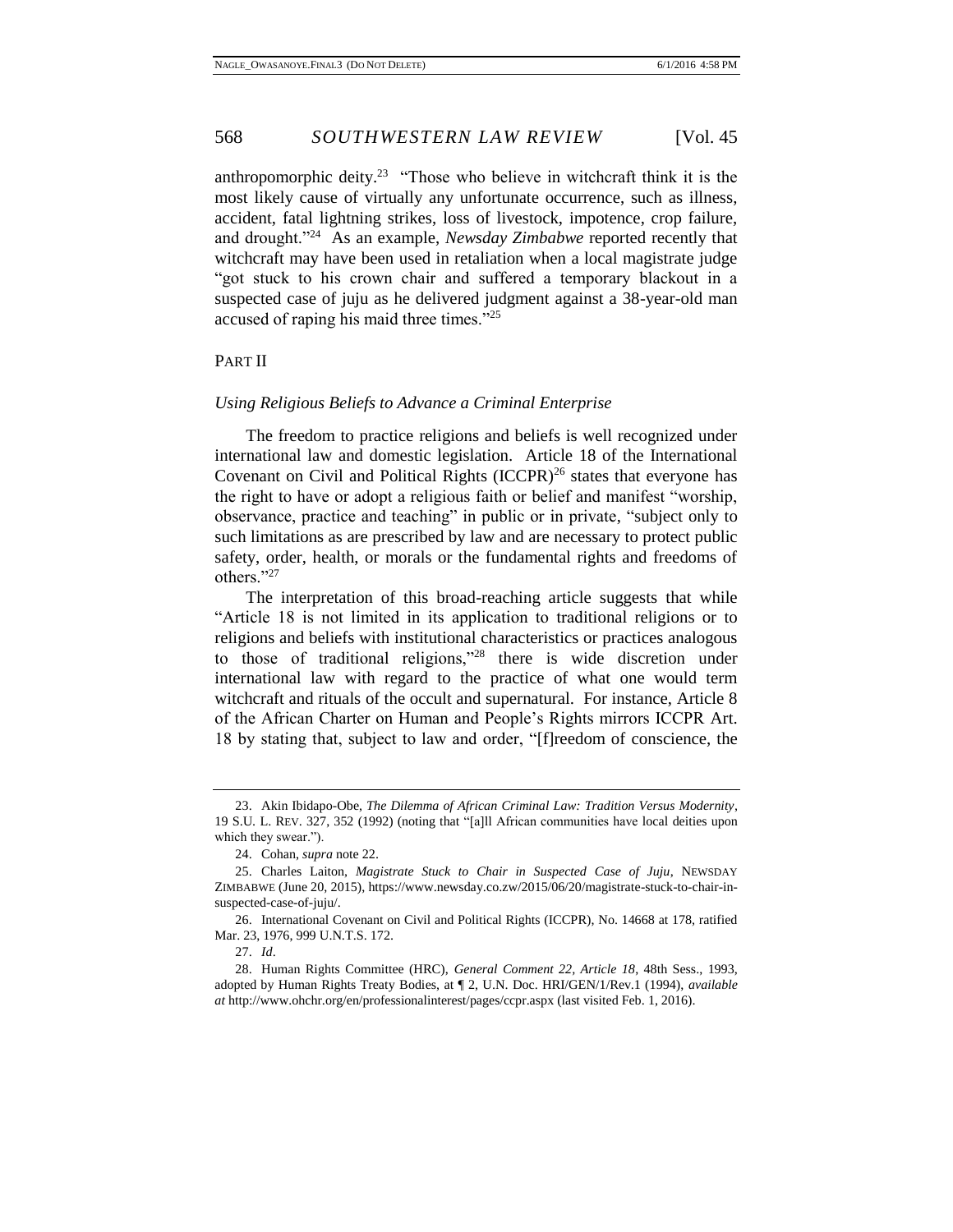profession and free practice of religion shall be guaranteed."<sup>29</sup> Yet not all African states conform, like South Africa, where the practice of witchcraft is unlawful.<sup>30</sup> In the Americas, a federal court in Brazil in 2014 issued a controversial ruling that rituals practiced by Afro-Brazilian cults, such as Candomblé and Umbanda, lack the religious manifestations and traits of a religion.<sup>31</sup> The judge in that case ruled that "for a belief to be considered a religion, one must follow a basic text – as the Sacred Bible, Torah, or the Koran, (Bíblia Sagrada, Torá or Alcorão in Portuguese) for example – and have a hierarchical structure, as well as a god to be worshipped."<sup>32</sup> Accordingly, witchcraft practices, especially if used to further a criminal enterprise, violate human rights standards and should fall outside the scope of freedom of religion under the law.<sup>33</sup>

In some cultures, witchcraft is used to seal agreements between parties and to ensure success in some sort of endeavor.<sup>34</sup> In western Africa, human traffickers use ritualistic validations of contracts to trick parents into sending their children to other countries where they believe they are going to receive educations or lucrative work opportunities.

When trafficking victims or their parents agree to "employment" contracts, albeit often based on false information, Voodoo priests are frequently enlisted to perform ceremonies binding victims to oaths of obedience and silence. Belief in these religious rituals is strong, and trafficking victims trust that whatever punishment the priest has indicated—madness, illness, death—will befall them or members of their families if escape is attempted[.]<sup>35</sup>

On a more fundamental level, employing such practices reinforces serious gender inequalities already embedded in vulnerable societies and violates the rights of girls and women as understood in international legal

33. Ana Dols Garcia, *Voodoo, Witchcraft and Human Trafficking in Europe* 1, UNHCR Research Paper No. 63 (2009), *available at* http://www.ecoi.net/file\_upload/1930\_1382531731\_ 526664234.pdf.

34. *Id*.

<sup>29.</sup> African Charter on Human and Peoples' Rights, OAU Doc. CAB/LEG/67/3, rev. 5, 21 I.L.M. 58 (1982) (adopted June 27, 1981, entered into force Oct. 21, 1986), *available at* http://www.refworld.org/docid/3ae6b3630.html (last visited Feb. 1, 2016).

<sup>30.</sup> *See* Cohan, *supra* note 22.

<sup>31.</sup> *See* Ministerio Publico Federal v. Google Brasil Internet Ltda, Tribunal Regional Federal Da 2A Reglão, Agravo de Instrumento - Turma Espec. III - Administrativo e Cível, 0101043- 94.2014.4.02.0000 (2014.00.00.101043-0).

<sup>32.</sup> *Id*.; Tiago Chagas, *Federal Court Defines That Afro-Brazilian Cults, Such as Umbanda and Candomblé Aren't Religions*, BLACK WOMEN OF BRAZIL (Aug. 4, 2014), http://wp.me/p1XDuf-5iZ.

<sup>35.</sup> KATHRYN CULLEN-DUPONT, GLOBAL ISSUES: HUMAN TRAFFICKING 80 (2009), http://www.scribd.com/doc/44538997/Human-Trafficking-Global-Issues#scribd.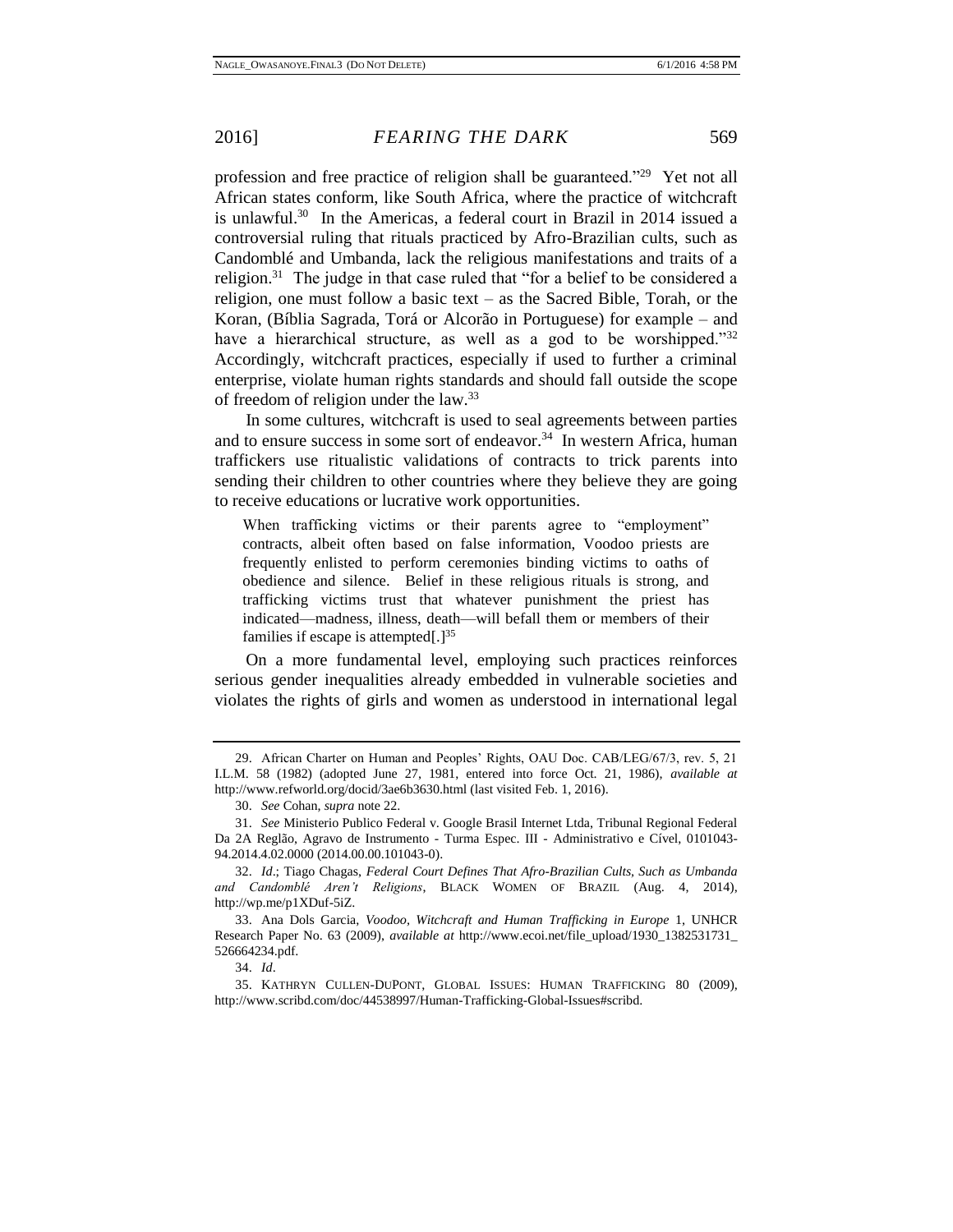instruments such as the Convention on the Rights of the Child<sup>36</sup> and the Convention on the Elimination of All Forms of Discrimination against Women.<sup>37</sup> Where such strong beliefs in the occult and superstitions make up the fabric of many communities, it is understandable that traffickers would use black magic and conjuring the spirit world to coerce, threaten, and control trafficking victims and conflict women.

When witchcraft is used to commit a crime against a vulnerable human being, one or more conditions that vitiate the element of consent are present and exploited. These conditions, set forth in article 3(a) of the Palermo Protocol.<sup>38</sup> include:

1. the threat or use of force or other forms of coercion

- 2. the fear of violence
- 3. deception or false promises
- 4. the abuse of power
- 5. abuse of the victim's position of vulnerability
- 6. detention or captivity
- 7. psychological oppression or socioeconomic conditions<sup>39</sup>

Certainly, each one of these conditions is present in the act of using witchcraft to coerce and control trafficking victims. Most particularly, abuse of a victim's position of vulnerability<sup>40</sup> is a key element of the impact the introduction of witchcraft rituals has on the trafficking victim because this condition refers to "any situation in which the person involved has no real or acceptable alternative but to submit to the abuse involved."<sup>41</sup>

39. *See* Ryszard Piotrowicz, *The Legal Nature of Trafficking in Human Beings*, 4 INTERCULTURAL HUM. RTS. L. REV. 175, 178 (2009) (citing to Prosecutor v. Kunarac, Kovac, & Vukovic, Case No. IT-96-23-T & IT-96-23/1-A, Judgment, ¶ 118 (June 12, 2002)).

<sup>36.</sup> Convention on the Rights of the Child (CRC), G.A. Res. 44/25, 44 U.N. GAOR, Supp. No. 49, U.N. Doc. A/44/736 (1989).

<sup>37.</sup> Convention on the Elimination of All Forms of Discrimination Against Women, adopted Dec. 18, 1979, G.A.Res. 34/180, U.N.GAOR, 34th Sess., Supp. No. 46, at 193, U.N. Doc. A/34/46 (1979) (entered into force Sept. 3, 1981, ratified by Hungary Dec. 22, 1980).

<sup>38.</sup> *See* United Nations Convention Against Transnational Organized Crime (UNCTOC), *Protocol to Prevent, Suppress and Punish Trafficking in Persons, Especially Women and Children*, at 41, *opened for signature* Dec. 15, 2000, T.I.A.S. No. 13127, 2225 U.N.T.S. 209 (entered into force Sept. 29, 2003).

<sup>40.</sup> ANNE GALLAGHER, THE INTERNATIONAL LAW OF HUMAN TRAFFICKING 32 (2010) (noting that "the concept of abuse of a position of vulnerability is unique to the Palermo Protocol").

<sup>41.</sup> *Id*.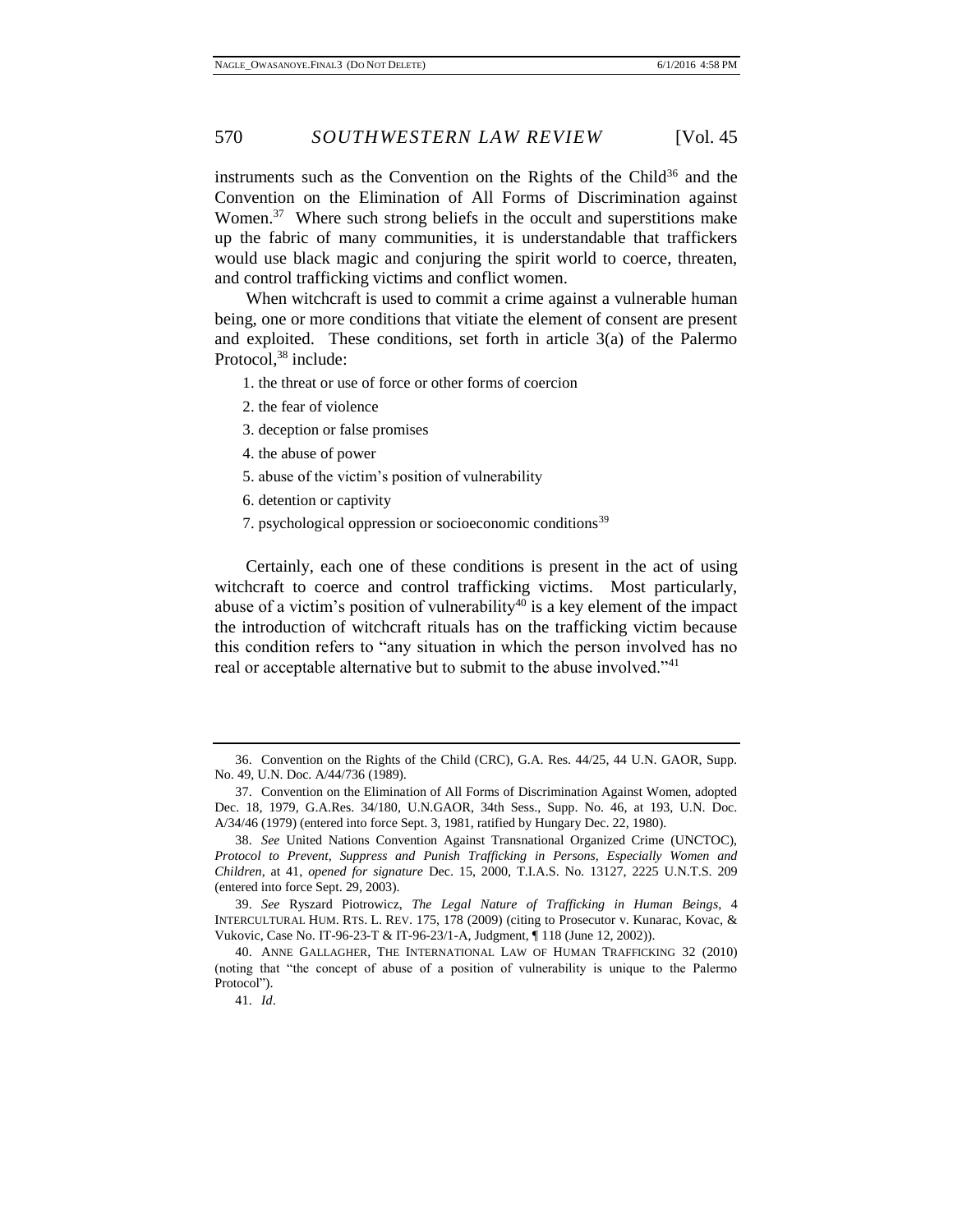#### <span id="page-10-0"></span>*Representative Forms of Witchcraft*

The term witchcraft is something of a catchall for many practices of the occult. The most widely used term to identify witchcraft is the word "voodoo," although its specific etymology traces to Western Africa, where voodoo beliefs are widespread, mainly in Nigeria, Benin, Togo and Ghana.<sup>42</sup> Voodoo is a religion based on the existence of an invisible world interconnected to the visible world.<sup>43</sup> Ritual oaths are a practice derived from this religion, and it is such oaths that seal the pact between women, for example, who want to move to Europe and traffickers who victimize them. In voodoo rites, traffickers commit to pay all costs of the journey, while the women promise to repay the money, be respectful to the traffickers and agree not to denounce the traffickers to the police.<sup>44</sup>

Voodoo practices are taken quite seriously throughout the region, even in nations where Christianity and Islam are the majority faiths, as in Nigeria and Ghana.<sup>45</sup> One reporter has described voodoo as follows:

Voodoo is used in various animism religions which believe that there are spirits in all living things. Most voodoo religions are monotheistic, but believe that individuals are in daily contact with spirits. Spirits can be both good and bad; often bad things in life can be credited to bad spirits. In voodoo, many fetishes are used which can help to communicate with spirits or as protection someone [sic] from bad spirits. Fetishes can include masks, food, talismans, tattoos, or books. The voodoo itself is used to contact God or the spirits and can be used to bless or curse people as well as ask for advice . . .

For many victims, voodoo and voodoo ceremonies are quite scary and have a powerful effect on those involved. If victims are Christian or

<sup>42.</sup> *See* Chaudhry & Rafi, *Witchcraft to Witch Lore: A Transformation in Concepts and Practices*, 35 J. OF ASIAN CIV. 105 (2012); *see also* Johan Leman & Stef Janssens, *Creative Adaptive Criminal Entrepreneurs from Africa and Human Trafficking in Belgium: Case Studies of Traffickers from Nigeria and Morocco*, INT'L J. OF CRIM. & SOC. 153 (2013).

<sup>43.</sup> Elochukwu Uzukwu, *Body and Belief: Exploration in African Ritology. The Magic of Body Language*, JAARBOEK VOOR LITURGIE-ONDERZOEK 199 (March 2008); *see also* Roland Pierre, *Caribbean Religion: The Voodoo Case*, SOC. OF RELIGION 25 (1977); *Vodun, African Spiritual Religious Systems*, AFR. PEOPLE, http://www.africanholocaust.net/news\_ah/vodoo.htm.

<sup>44.</sup> *See Stolen Pride*, THIS DAY (LAGOS) (Sept. 29, 2015), http://allafrica.com/stories/ 201509291383.html; Carling, *supra* note 11; *see also* Johan Leman & Stef Janssens, *Creative Adaptive Criminal Entrepreneurs from Africa and Human Trafficking in Belgium: Case Studies of Traffickers from Nigeria and Morocco*, INT'L J. CRIM. SOC. 153 (2013).

<sup>45.</sup> *See* Matthew Villemain, *Onderzoek/West African Voodoo: A Technique for Control by Human Traffickers*, CKM! (July 5, 2015), http://www.ckm-fier.nl/West-African-Voodoo-Atechnique-for-control-by-human-traffickers.ashx.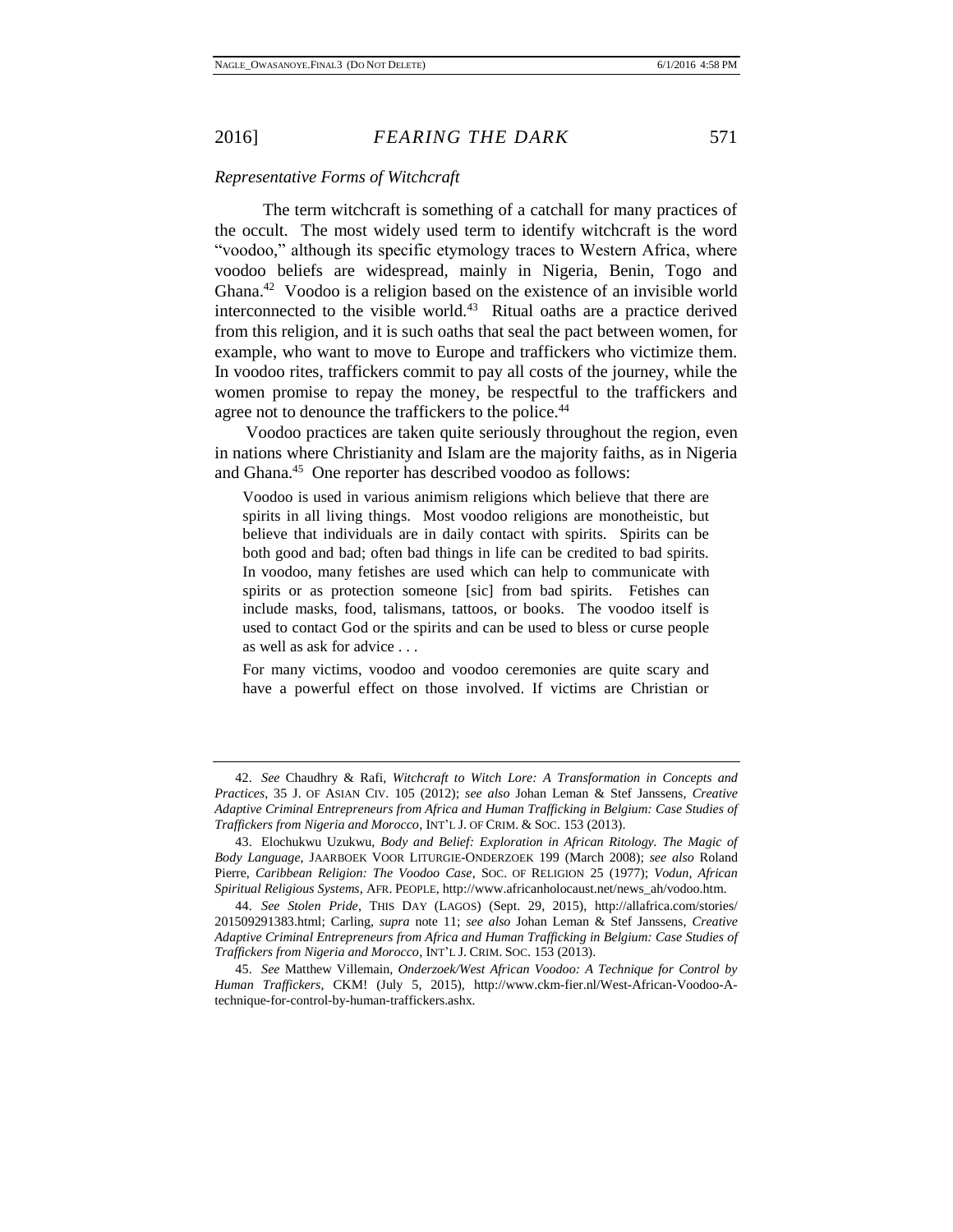Islamic, they are often taught that voodoo is bad or evil which only makes the fear more intense.<sup>46</sup>

Similar to voodoo in the power to control victims, 'juju' ritual is used to solemnify oaths.<sup>47</sup> For example, those recruited for work overseas, even as a legitimate contractual arrangement undergo a 'juju' ritual that binds them to their trafficker.<sup>48</sup> Symbolism is a key component of juju. The taking of blood in juju rituals symbolizes the essence of a person's individual power while taking head hair and pubic hair empowers the individual paying for the ceremony to have control over the victim's mind and sexuality.<sup>49</sup> "If someone's ill, they die or there's some misfortune in the family, it is thought someone is working against them, they're using the power of Juju to put a curse on them."<sup>50</sup> Academic Mwizenge Tembo cites juju as "one of the most abused, misused, and misconstrued concepts" by Europeans, but importantly notes that amongst its many uses is as a sanction for social behavior.<sup>51</sup>

Santería is a syncretistic religion of Caribbean origin.<sup>52</sup> It is a mixture of several religious beliefs and practices reaching back to the slave trade when Western Africans were brought to the Caribbean, primarily to Cuba and the islands of Hispaniola.<sup>53</sup> Santeria is defined as "the way of the

49. *See* Paul Peachey, *Sex Traffickers' Juju Spells to be 'Reversed' as Part of Radical New Scheme to Encourage Young African Victims to Come Forward*, INDEP. NEWS (Feb. 14, 2015), http://www.independent.co.uk/news/uk/crime/sex-traffickers-juju-spells-to-be-reversed-as-part-ofradical-new-scheme-to-encourage-young-african-10046738.html.

50. Sarah Bell, *Trafficked Girls Controlled by JuJu Magic Rituals*, BBC NEWS (July 7, 2011), http://www.bbc.com/news/uk-14044205 (quoting Dr. Hermione Harris from the School of Oriental and African Studies).

51. *Spellbound*, *supra* note 2.

52. For a detailed discussion of Santería and the legality of animal sacrifice*,* see generally Shannon L. Doheny, *Free Exercise Does Not Protect Animal Sacrifice: The Misconception of Church of Lukumi Babalu Aye v. City of Hialeah and Constitutional Solutions for Stopping Animal Sacrifice,* 2 J. ANIMAL L. 121 (2006).

53. *See* Rod M. Fliegel, *Free Exercise Fidelity and the Religious Freedom Restoration Act of 1993: Where We Are, Where We Have Been, and Where We Are Going*, 5 SETON HALL CONST. L.J. 39, 46 (1994).

<sup>46.</sup> *Id.*

<sup>47.</sup> Adulmumini A. Oba, *Juju Oaths in Customary Law Arbitration and Their Legal Validity in Nigerian Courts*, 52 J. AFR. L. 139, 141 (2008).

<sup>48.</sup> The Oxford Dictionary describes juju as, "An object of any kind superstitiously venerated by West African native peoples, and used as a charm, amulet, or means of protection; a fetish. Also, the supernatural or magical power attributed to such objects, or the system of observances connected therewith; also, a ban or interdiction effected by means of such an object, and jujuism as "the system of beliefs and observances connection with jujus, juju religion." *Juju Definition*, OED.com, http://www.oxforddictionaries.com/us/definition/american\_english/juju (last visited Feb. 1, 2016).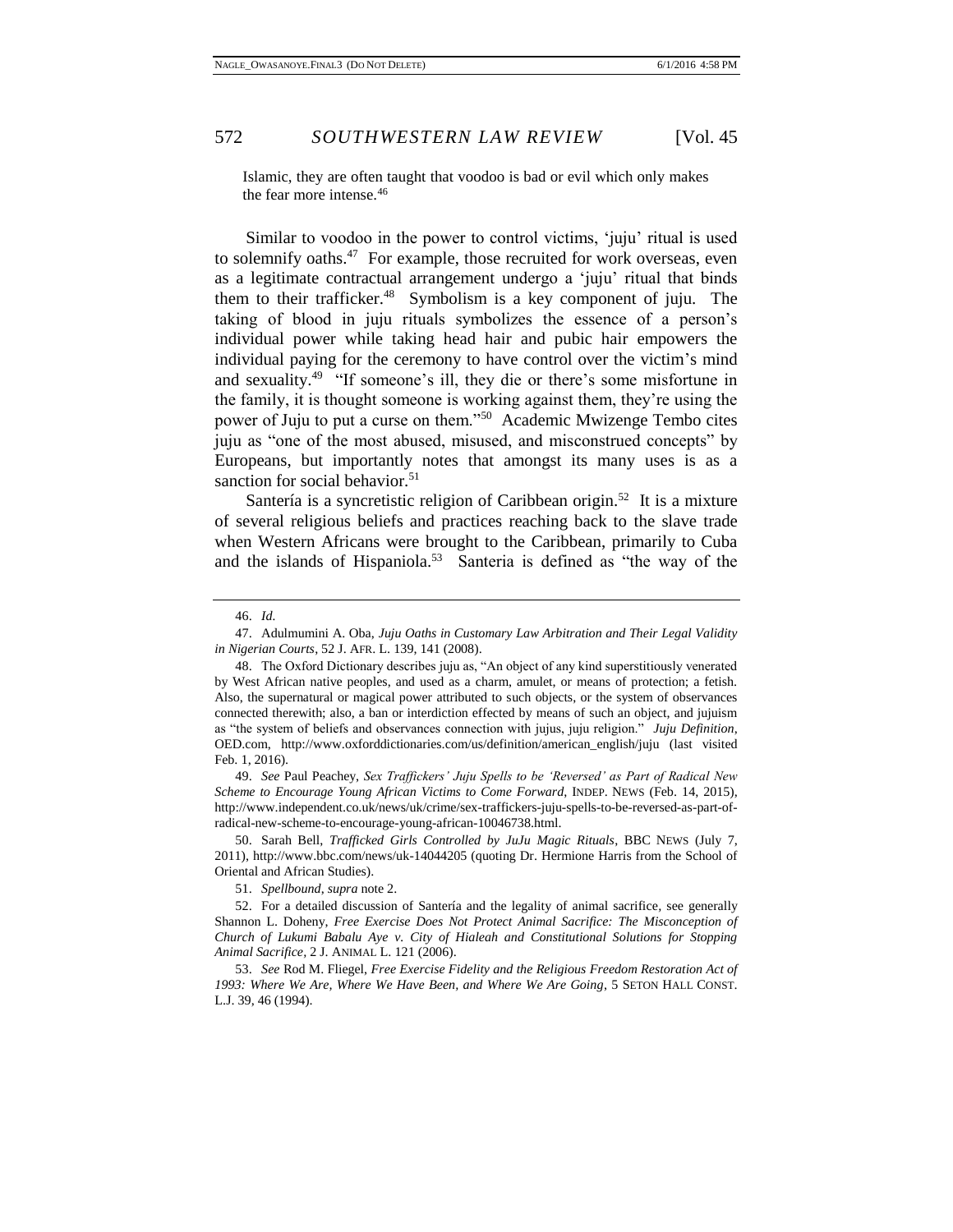saints" and comes from a mixture of African Yoruba and Roman Catholic traditions and practices that emerged during the slave trade in Cuba.<sup>54</sup> Santería is also known as La Regla de Ochá and the Rule of Osha,<sup>55</sup> and is believed to be widely practiced throughout the Caribbean basin and among Hispanic communities throughout the United States and worldwide.<sup>56</sup> Animal sacrifices are an integral part of many Santería rituals, and some practitioners have come into legal problems with municipal and state authorities for sacrificing animals and leaving the carcasses and body parts in public places in violation of local public health ordinances.<sup>57</sup>

In Central America, witchcraft is embodied in the village witch, known as the *bruja*, who is often sought out to foretell fortune or ward off misfortune, to bring fertility to livestock, or conversely to cause havoc on adversaries.<sup>58</sup> Brujería cuts both ways and can become a spiritual contest between the powers of white witches and black witches. Brujería rituals can include animal sacrifice and be blamed for zombie-ism.<sup>59</sup> Some brujas do a brisk business from tourists who travel from afar to receive potions, charms, and spiritual protections, paying up to  $1000$  USD per spell.<sup>60</sup> One enterprising bruja in a small town in Nicaragua claims clients from Colombia, Panama, and the United States who visit her to help with an unfaithful spouse or male pattern baldness.<sup>61</sup> In Colombia, there is a strong belief in white witches and black witches, and specific rituals are prescribed such as sprinkling a particular kind of salt around the perimeter of a dwelling to ward off evil from entering. $62$  The belief in the village bruja can take disastrous turns, as occurred in 2012 in the Antioquia, Colombia town

<sup>54.</sup> *See* Doheny, *supra* note 52; *see also* Allison J. Cornwell, Note, *Constitutional Law—Free Exercise Clause—Sacrificial Rites Become Constitutional Rights on the Altar of Babalue Aye*, 16 U. ARK. LITTLE ROCK L.J. 623, 625 n.13 (1994).

<sup>55.</sup> *See generally* BBC, http://www.bbc.co.uk/religion/religions/santeria/ (last visited Jan. 22, 2015).

<sup>56.</sup> Verna C. Sanchez, *Whose God Is It Anyway?: The Supreme Court, the Orishas, and Grandfather Peyote*, 28 SUFFOLK U. L. REV. 39, 43 n.26 (1994).

<sup>57.</sup> *Id.*

<sup>58.</sup> According to an interview with the Rev. Rodrigo Ortiz, OFM, a Colombian authority on witchcraft and exorcism. *See* Claire Luke, *Nicaragua's Diriomo Enchants Visitors with Witchcraft Tourism*, NICARAGUA DISPATCH (June 13, 2013), http://nicaraguadispatch.com/ 2013/06/nicaraguas-diriomo-enchants-visitors-with-witchcraft-tourism/; *see also* Dave Semirara, *In Search of Real Witches in Nicaragua*, FOX NEWS (Oct. 9, 2013), http://www.foxnews.com/travel/2013/10/09/in-search-real-witches-in-nicaragua/.

<sup>59.</sup> *See* Jorge Duany, *LA RACIALIZACIÓN DE LA ETNICIDAD EN EL CARIBE HISPANOPARLANTE: HAITIANOS EN REPÚBLICA DOMINICANA Y DOMINICANOS EN PUERTO RICO*, 46 REV. JURIDICA U. INTER. P.R. 739, 748 (2011-2012).

<sup>60.</sup> Semirara, *supra* note 58.

<sup>61.</sup> *Id.*

<sup>62.</sup> Interview with Anonymous, Colombian White Witch, in 2014.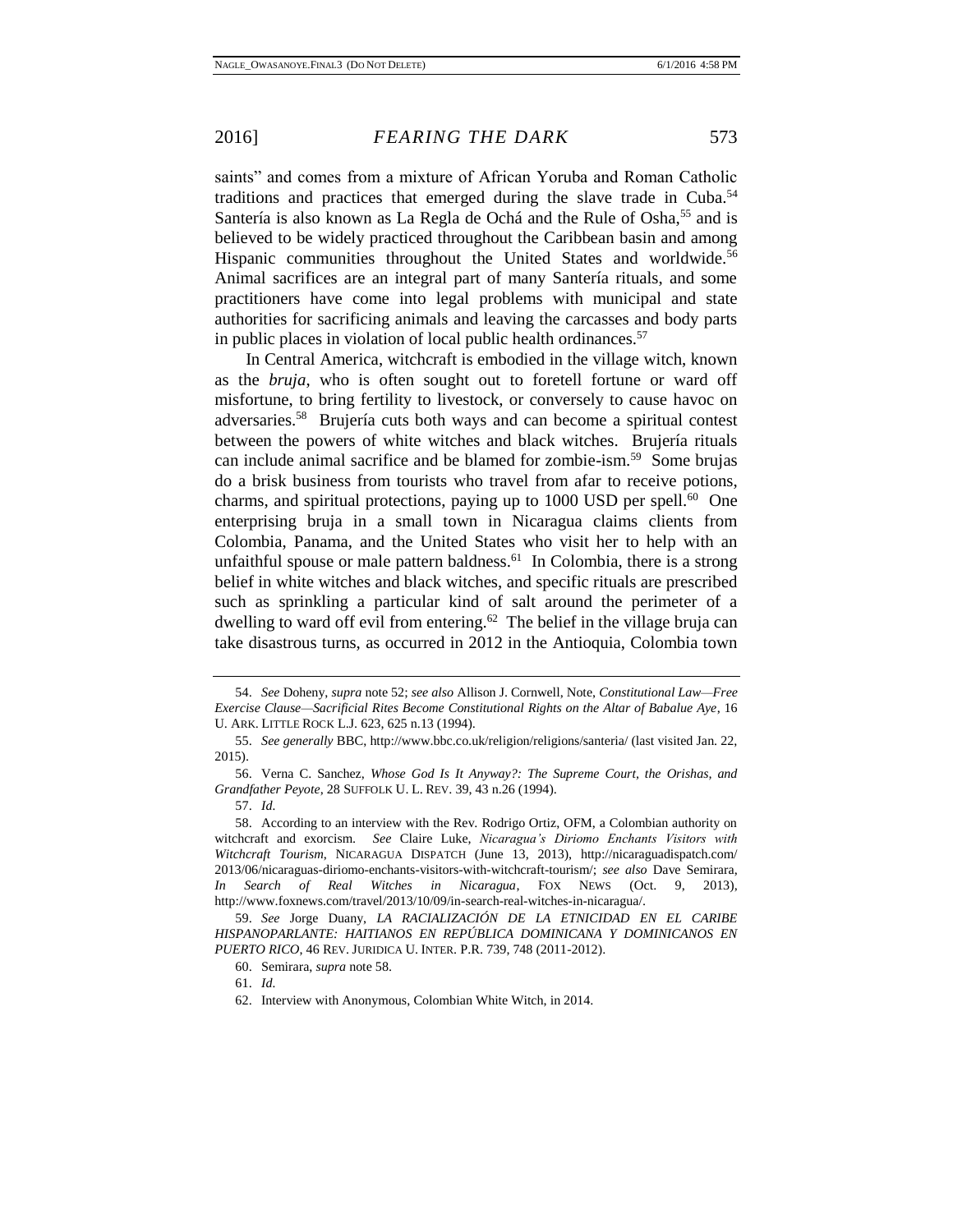of Santa Barbara where a woman believed to be a witch was beaten and burned to death in her home by residents who claimed that the woman was using witchcraft to make young people sick. $63$  Given their opportunistic proclivities and the nearly reverent position some brujas hold in their communities, one can assume that a trafficker with a good deal of money to spend would not have great difficulty engaging a less than scrupulous bruja to participate in rituals involving swearing trafficking victims to secrecy.

Witchcraft in North America can take the form of voodoo, vodou or hoodoo, as practiced in the Louisiana bayou and includes "animal sacrifice, singing, drumming, and prayers to the deities."<sup>64</sup> Witchcraft is also widely practiced in Native American cultures as well as among Anglo-Americans that adhere to Wiccan beliefs and practices.<sup>65</sup> Among the Navajo nation, witchery includes making potions from powdered corpses, "especially from the corpses of children, particularly twins," fingernails, bone and hair.<sup>66</sup> Regardless of the manifestations and methods, all forms of witchcraft share a common theme of using supernatural forces to place some form of control on the course of a person's life.

## <span id="page-13-0"></span>PART III

#### <span id="page-13-1"></span>*Nigerian Traffickers and Voodoo*

Serious domestic and international human trafficking originates from Nigeria where women and children are trafficked into prostitution rings throughout Europe. In many cases, witchcraft and cult practices are used as a means to coerce, trick, terrorize, exploit, and control Nigerian trafficking victims.<sup>67</sup>

To learn why Nigerian women and children are so exposed to human trafficking, one must know a little about Nigeria and its diverse cultures.

<sup>63.</sup> *Woman Killed and Burned in Colombia over Suspected Witchcraft*, FOX NEWS LATINO (Sept. 5, 2012), http://latino.foxnews.com/latino/news/2012/09/05/woman-killed-and-burned-incolombia-over-suspected-witchcraft/ (last visited Oct. 7, 2015).

<sup>64.</sup> Boaz, *supra* note 21, at 256.

<sup>65.</sup> *See generally* Carmel Sileo, *Religious-Rights Claims by Wiccans Yield Mixed Results*, TRIAL, Sep. 1 2005, at 80.

<sup>66.</sup> Luke Mastin, *Witchcraft Across the World - Americas*, WITCHCRAFT: A GUIDE TO THE MISUNDERSTOOD AND THE MALIGNED (2009), http://www.witchcraftandwitches.com/ world\_americas.html. The potions are then used to render curses or protections from the spirit world. *Id.* 

<sup>67.</sup> In 2014 more than 100 Nigerian women were identified as having been trafficked with their "obedience ensured by magic rituals that threaten them with death or infertility." *See* Peachey, *supra* note 49.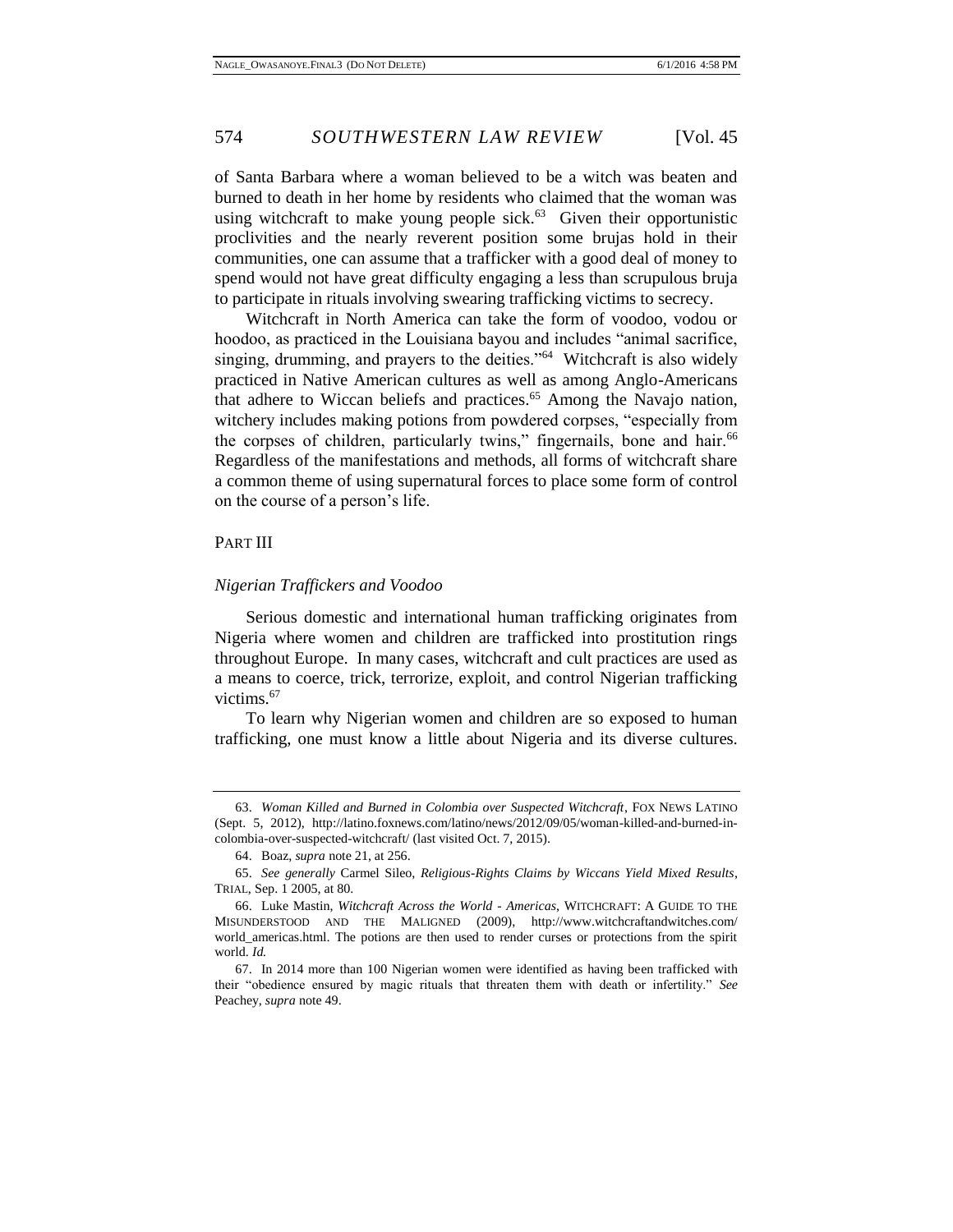With more than 150 million people,<sup>68</sup> Nigeria is Africa's most populous nation and contains more than 350 ethnically diverse and heterogeneous groups within its borders.<sup>69</sup> Nigeria's  $923,768$  km<sup>2</sup> of territory occupies a significant and strategically important area of western Africa, and in fact, ancient sea and land routes used for smuggling and migration originate in or cross through its territory. Weak and dilapidated infrastructure, high poverty (over 70 percent), a low level of education, and high illiteracy are tangible realities in Nigeria, and these background characteristics expose Nigeria to political, economic and religious instability traceable to ethnicity-induced mutual suspicion.<sup>70</sup>

Along with ethnic plurality, there is also religious multiplicity in Nigeria. The three dominant religions are Christianity, Islam, and Traditional practices.<sup>71</sup> Within these are also multiplicities of sects and denominations having varying degrees of fanaticism. Religious practices in Nigeria are based in universal belief in the supreme and the supernatural being popularly called Olodumare (among the Yorubas), Ubangidi (among the Hausas), and Chineke (among the Igbos).<sup>72</sup> Without exception, within each of these religious structures there is a link between the supernatural and the natural/mundane frequently expressed through strong belief systems.

As a nation, Nigeria officially observes all religious festivals and always declares national public holidays whenever religious festivals are celebrated, especially with regard to Christianity and Islam.<sup>73</sup> Religions and the associated belief systems permeate every aspect of the Nigerian people.

70. Omololu Toluwanimi Omololu, *Corruption, Governance and Political Instability in Nigeria*, 1 AFR. J. POL. SCI. INT'L REL. 28, 34-35 (2007).

71. Rose C. Uzoma, *Religious Pluralism, Cultural Differences, and Social Stability in Nigeria*, 2004 B.Y.U. L. REV. 651, 653-55 (2004).

72. *See generally* LEHMANN & MYERS, MAGIC, WITCHCRAFT, AND RELIGION: AN ANTHROPOLOGICAL STUDY OF THE SUPERNATURAL (1989). *See generally* Walter L. Barrows, *Ethnic diversity and political instability in Black Africa,* 9 COMP. POL. STUD. 139 (1976). *See*  ODETOLA & AWEDA, MAN AND SOCIETY IN AFRICA: AN INTRODUCTION TO SOCIOLOGY 42 (1983).

73. Kitause & Achunike, *Religion in Nigeria from 1900-2013*, 3 RES. HUMAN. SOC. SCI. 45, 50 (2013); *see also Festivals in Nigeria*, ONLINENIGERIA, http://www.onlinenigeria.com/festivals/ (last visited Nov. 24, 2015).

<sup>68.</sup> It is estimated that at least one in four Africans is a Nigerian. *See* Sahel & W. Afr. Club, *Nigeria*, W. AFR. GATEWAY (2012), www.oecd.org/swac/publications/Nigeria\_eversion\_en\_light.pdf.

<sup>69.</sup> The three major ethnic groups are the Hausas in the North, Igbos in the East, and the Yorubas in the West. For more statistical information available, see World Statistics Pocketbook, U.N. Statistics Div., Nigeria, UN DATA (Nov. 2015), http://data.un.org/CountryProfile.aspx? crName=NIGERIA; Sahel & W. Afr. Club, *supra* note 68; 1 AFRICA AND THE AMERICAS: CULTURE, POLITICS, AND HISTORY 432 (Richard M. Juang & Noelle Morrissette eds., 2008).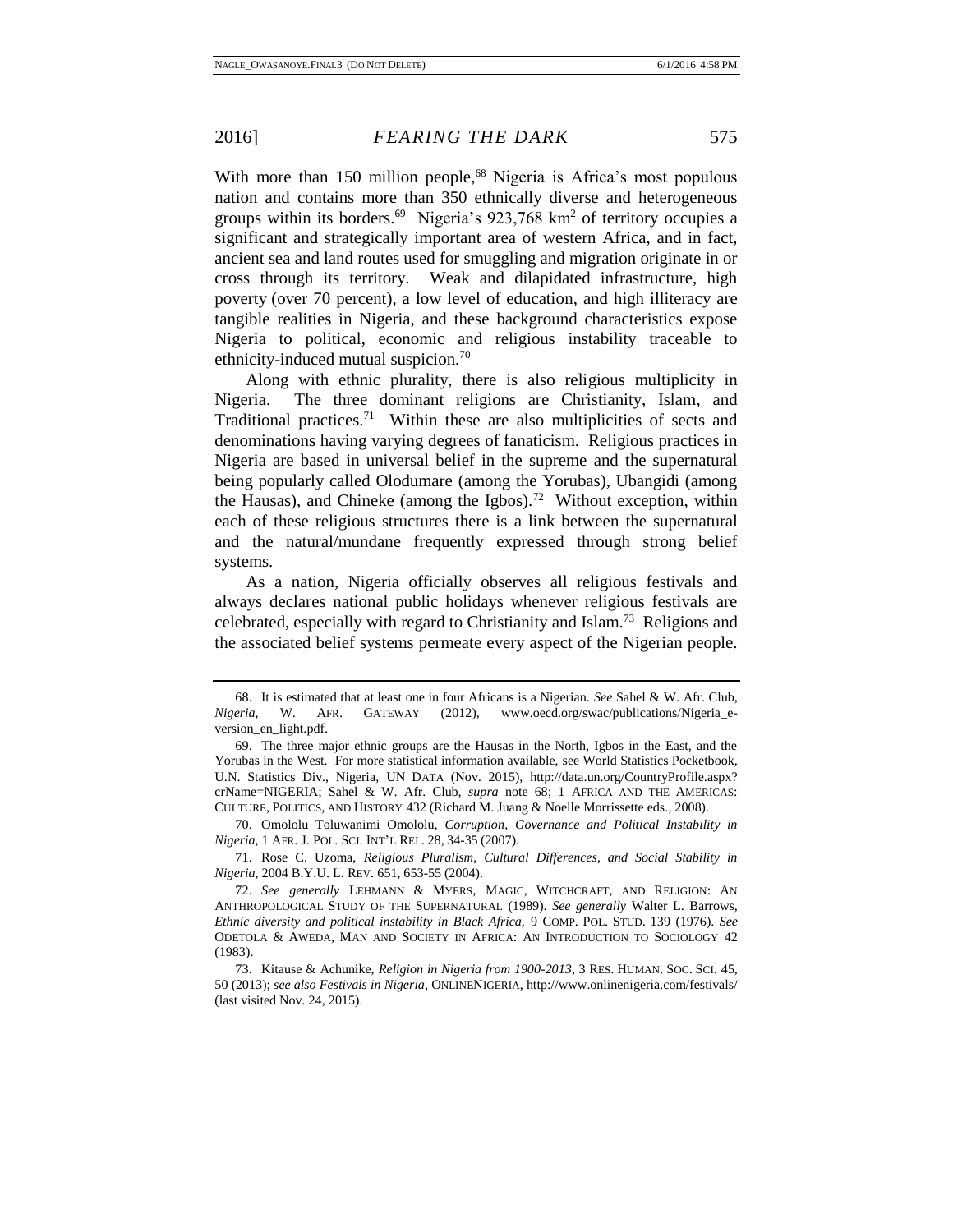It is impossible to separate the peoples' lifestyles from their religion. The prevalence of strong superstitions is interwoven around the practices of religious sects attached to both the dominant religions and to traditional belief systems. It is these traditional belief systems that are referred to as voodoo and hoodoo in the West.

Reverence to a Supreme Being and/or other gods is due mostly to the belief that God and the gods are unseen, yet potent forces that permeate one's life.<sup>74</sup> Such forces are abstract yet invocable, spiritual yet real, powerful and physical in effects, especially when brought forth through desecration or failure to respect oaths after the annexation of the powers of unseen beings/spirits.<sup>75</sup> Belief in and respect for the supernatural and spiritism therefore rests on the conviction of the existence of unseen beings with magical powers. Among the Yorubas of southwestern Nigeria, for instance, Sango (god of thunder) worshippers believe that a thief or anyone that breaks oaths made at a Sango shrine will be struck and killed by thunder.<sup>76</sup> On the other hand, the magical powers can be harnessed to help religious adherents in everyday existence. Within the purview of traditional religions particularly, unseen beings and spirits include dead ancestors and relations who are still considered members of the family, available to help and protect the family members still living.<sup>77</sup>

Syncretism<sup>78</sup> with regard to the fusion of pagan religions is also common in Nigerian religious practices. Commitment to the Supreme God

77. Turaki, *supra* note 74 (noting "[m]an is not only intimately related to (1) the spirit world, but also to (2) the community of the ancestors, who now live in the past, as well as to (3) the unborn. The life of the community of the living is controlled, maintained and protected by the community of the ancestors. The human community, therefore, is a community of relationships between (1) the ancestors, the 'living-dead,' (2) the living and (3) the unborn descendants. The communal life in this kinship system is 'ancestrally chartered.'").

78. "Syncretism" is defined as "the reconciliation or union of conflicting (as religious) beliefs or an effort intending such." *Syncretism*, WEBSTER'S THIRD NEW INT'L DICTIONARY (2002).

<sup>74.</sup> *See generally* Yusufu Turaki, *Africa Traditional Religious System as Basis of Understanding Christian Spiritual Warfare*, LAUSANNE MOVEMENT, https://www.lausanne.org/ content/ west-african-case-study.

<sup>75.</sup> *See generally* Temitope Obasaju Stephen, *The Influence of Corruption on Women Trafficking in Nigeria* (May 22, 2013), http://ssrn.com/abstract=2268485; *see also* Rijk Van Dijk, *'Voodoo'on the Doorstep: Young Nigerian Prostitutes and Magic Policing in the Netherlands*, 71 AFR. J. INT'L AFR. INST. 558, 565 (2001); *see* ODETOLA & AWEDA, *supra* note 72, at 5.

<sup>76.</sup> E. A. Ajisafe Moore, THE LAWS AND CUSTOMS OF THE YORUBA PEOPLE 72 (2013). *See generally* Marc Schiltz, 1985, *Yoruba Thunder Deities and Sovereignty: Ara Versus Ṣango*, 80 ANTHROPOS 67, 80 (1985); RICHARD EDWARD DENNETT, NIGERIAN STUDIES OR RELIGIOUS AND POLITICAL SYSTEM OF THE YORUBA (1968); *see also* IMMIGRATION AND REFUGEE BOARD OF CANADA*, Religion That Worships Ogun, Olukun (Olokun), and/or Shango (Sango) and May Be Called "Olokun Ogun Shango"; Number of Adherents; Where in the Country it is Practised and By Whom and Whether This Includes the Bini Ethnic Group [NGA36211.E]* (Feb. 16, 2001), http://www.ecoi.net/local\_link/188342/306362\_de.html.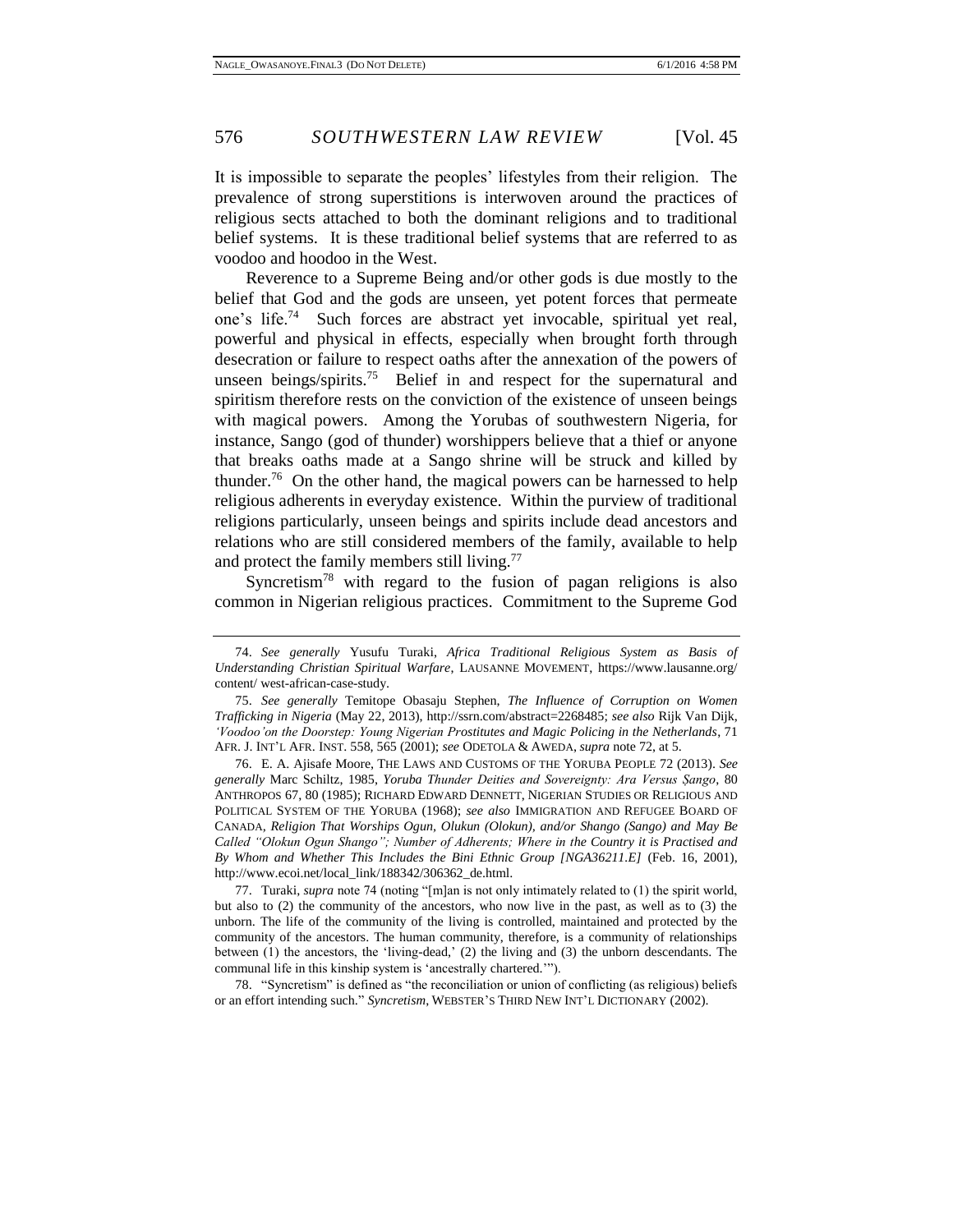is mixed with faith in minor deities to solve pressing everyday problems.<sup>79</sup> This paradox makes some devout followers of Christianity and Islam concurrent pupils of diviners and members of voodoo cults, especially when challenges to daily survival compel people to resort to other religious beliefs like witchcraft to provide for various medical, psychological, economic, political power, dispute settlement, and spiritual fortification solutions.<sup>80</sup>

Religious skills, particularly among traditional religious structures, are passed down by oral tradition, which has led to the loss of significant knowledge of traditional religious practices.<sup>81</sup> Often, there is faith and worship confusion in terminology and identity of the various sects and their practices (Juju, voodoo, witch-doctors, medicine men, and so on). These confusions are partly traceable to secrecy and lack of documentation of beliefs and practices, which has not helped clarify misconceptions of their socio-religious roles.<sup>82</sup> Such secrecy and lack of documentation is precisely what sustains the obnoxious use of religious beliefs by religious leaders who connive with criminal gangs to perpetrate and perpetuate heinous crimes, including human trafficking.

<sup>79.</sup> Turaki, *supra* note 74 (noting that African divinities are many and have specific areas of influence and control. "Divinities covering different aspects of life, society and community were usually established, such as divinities of the sea or the waters, rain, thunder, fertility, health or sickness, planting or harvest, tribal, clan or family deities." Turaki also discusses in detail the relationship between a Supreme Being and minor divinities which he labels "henotheism" in which "the worship of one god without denying the existence of other gods.").

<sup>80.</sup> According to Turaki, this paradox stems from a widespread underlying influence of spiritualism present in Nigerian culture, and that "[e]verything man is, does, handles, projects and interacts with is interpenetrated with the spiritual. His socio-cultural structures, down to their finest details, are under the control of the spiritual powers or forces." *See* Turaki, *supra* note 74.

<sup>81.</sup> Usually, the practices and information about most aspects of African traditional religion are guarded secretly. These secrets are revealed only to initiates. Those who also have secret information are also under oath not to reveal the secrets to non-initiates. Thus secrecy makes it difficult for non-initiates to have a true understanding of the religions. Unfortunately as the generation of adherents die, so does the tradition become remembered in fewer details. Dislocations, distortions and gaps begin to occur in the body of knowledge of these religions. Since the religions are highly oral and depends on oral transmission, where the priest has died, some religious values, items and knowledge may be lost. *See generally* IDOWU E. BOLAJI, AFRICAN TRADITIONAL RELIGION: A DEFINITION (1973); IMASOGIE, O., AFRICAN TRADITIONAL RELIGION (1982). Given the absence of written records, facts about African traditional religion are obtained from few available oral sources like priests, initiates or adherents and physical sources like shrines and sacred places, music dance and drama, religious articles and objects, art works and symbols.

<sup>82.</sup> *See generally* Hugh B. Urban, *The Torment of Secrecy: Ethical and Epistemological Problems in the Study of Esoteric Traditions*, 37 HIST. RELIGIONS 209 (1998) (discussing the secrecy surrounding many religions and that many cultures actively resist Western attempts to penetrate their treasured knowledge and esoteric traditions); ODETOLA & AWEDA, *supra* note 72.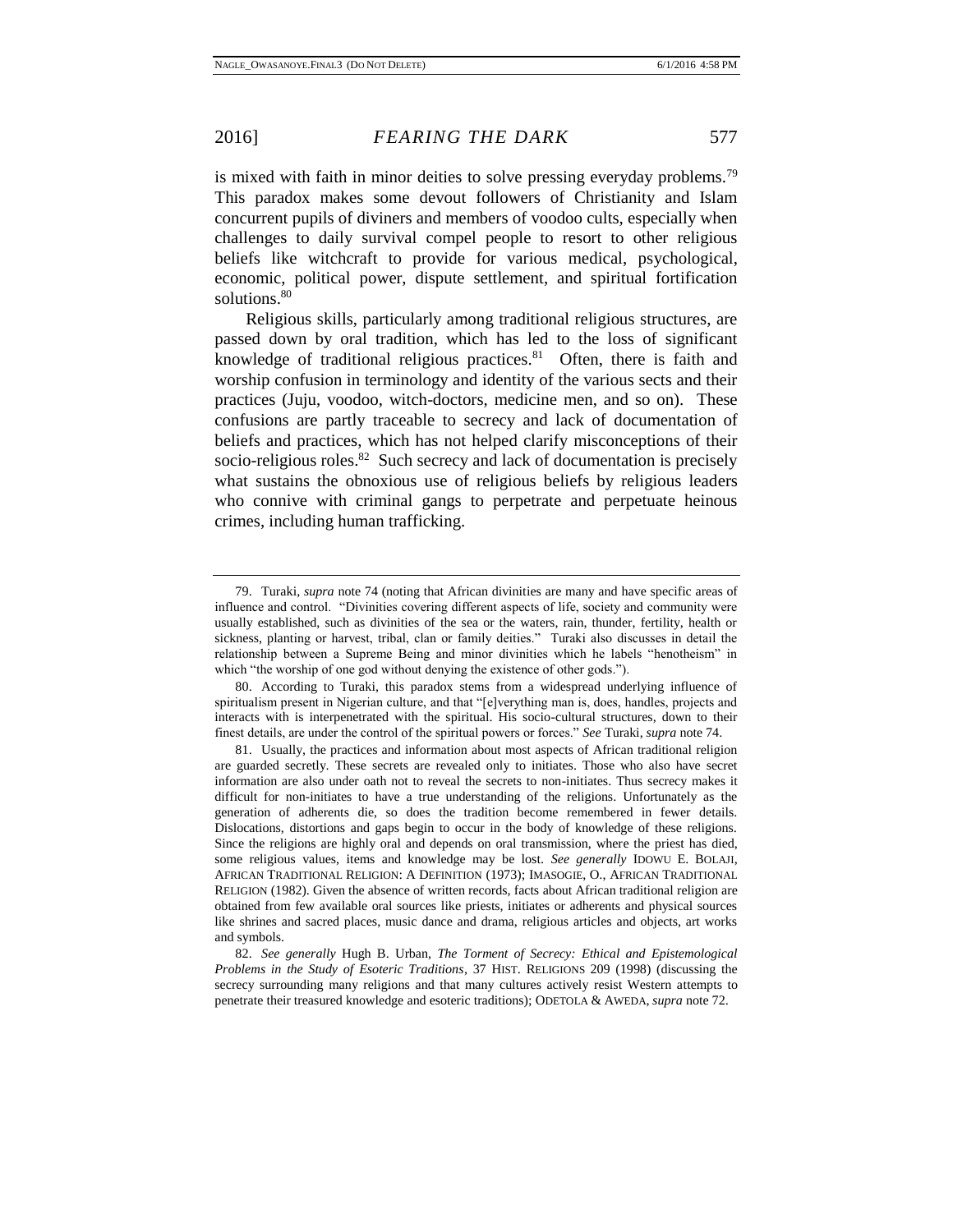Against this backdrop the Nigerian government has accelerated its efforts to document cultural knowledge nationwide.<sup>83</sup> Generally speaking, Nigeria's varied belief systems are usually humanistic and linked to some form of reward-getting.<sup>84</sup> Put in pedestal parlance, doing good is good and doing bad is bad. Doing good includes abiding by an oath and doing bad entails some form of oath breaking, and it is summarily believed that people are rewarded on earth for good (keeping an oath, for instance) or punished for iniquities (breaking an oath). $85$  Within this remit people adhere to conditions of oaths even in the face of excruciating pain and even in the face of death.<sup>86</sup> To ensure respect for an oath and its consequences, adherents of cults and traditional beliefs bind themselves in dramatic ways such as by blood or fetishism that are regarded as having stronger force than a mere contract signed in modern legal jurisprudence.<sup>87</sup>

Since both contract and oaths or covenants are expected to serve the same purposes and be binding even in the same societies, does this make a contract and oath/covenant the same? The following table illustrates some important distinctions:

| Contract                         | <b>Oath Covenant</b>                 |
|----------------------------------|--------------------------------------|
| Contract is an agreement sealed  | Blood/fetish oath is a covenant      |
| by ordinary promise which may or | sealed by blood or other bodily or   |
| may not come from the heart      | sacred artifact                      |
| Sealed openly at any place and   | Sealed in secret at designated       |
| any time                         | place of worship or religious belief |
| Parties are not sworn to secrecy | Parties are sworn to secrecy         |
| Time bound until fulfillment of  | Regarded as eternal, although it     |

83. *See generally* Edewor, et. al, *Managing Ethnic and Cultural Diversity for National Integration in Nigeria*, 4 DEVELOPING COUNTRY STUD. 70 (2014).

84. Expectation or reward or sanction is not limited to adherents of traditional religion alone who believe in law of retribution but also the other two dominant religions of Christianity and Islam both of which teach that one reaps what one sows. *E.g.*, *Book of Job* 4:8 ("[e]ven as I have seen, they that plow iniquity, and sow wickedness reap the same."); *Al-Isra* 17:7 ("[i]f you do good, you do good to yourselves. Likewise, if you do evil, you do evil to yourselves.").

85. A. Richard Ogunleye, *Covenant-Keeping among the Yoruba People: A Critique of Socio-Political Transformation in Nigeria*, 3 INT'L J. HUMAN. SOC. SCI. 81, 82-83 (2013).

86. SUUNTAUS PROJECT, HUMAN TRAFFICKING OF NIGERIAN WOMEN TO EUROPE 11 (2015).

87. The oath taken in African traditional belief system is different from an oath taken under the common law statutory declarations system usually backed by oath legislation. The latter could be required for judicial or quasi-judicial proceedings and is sanctioned by punishment for perjury. Oaths under native law and custom are of a deeper consequence and founded on religious and spiritual beliefs of the adherents. *See generally* ONESIMUS K. MUTUNGI, THE LEGAL ASPECTS OF WITCHCRAFT IN EAST AFRICA WITH PARTICULAR REFERENCE TO KENYA 62-76 (1977).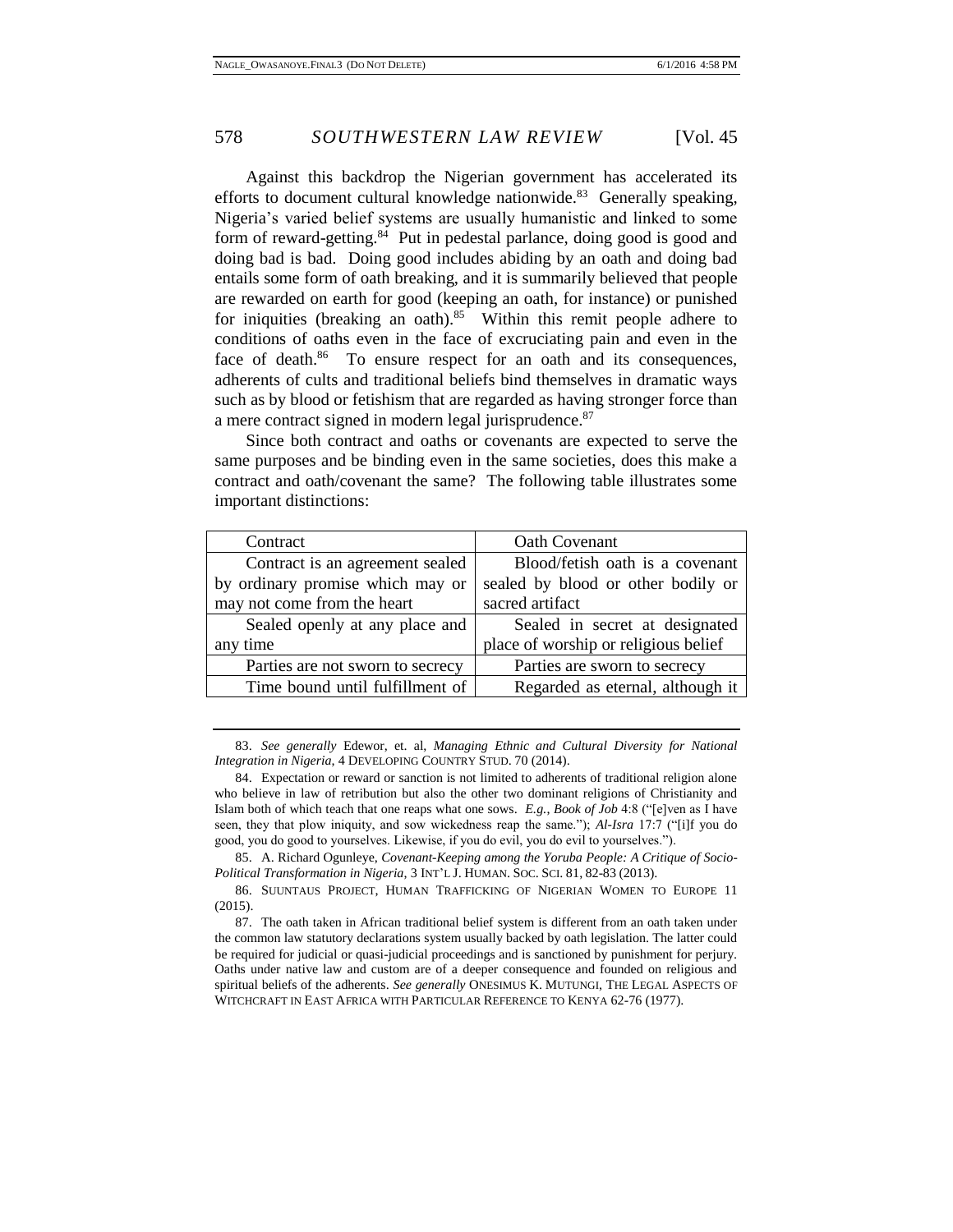| obligation                       | may be discharged where agreed      |
|----------------------------------|-------------------------------------|
|                                  | obligation is fulfilled             |
| Breach<br>attracts<br>monetary   | spiritual<br>Breach<br>attracts     |
| other financial<br>damages or    | consequences to be inflicted by the |
| consequence only                 | deity offended                      |
| Punishment may be avoided by     | Punishment inevitable no matter     |
| means of influence or<br>various | status or location of adherent      |
| escape                           |                                     |

Although human trafficking crime has gained more productive legal and public attention in Nigeria following the enactment of the Trafficking in Persons (Probation) Law Enforcement and Administration Act of 2003,<sup>88</sup> the ascendancy of human trafficking began much earlier in 1986 after the introduction of World Bank Sponsored Structural Adjustment Programs (SAP).<sup>89</sup> Human trafficking during the ensuing decade had been ongoing, but regarded not so much as a crime as, perhaps, a necessary survival strategy in a difficult socio-economic terrain. Also, human trafficking was masked by economic migration legally accepted and culturally encouraged. In fact, international migrants were perceived as champions, icons of progress and models in Nigerian societies, with little or no concern about the routes and dynamics of exit from the homeland. $90$  The World Bank SAP programs caused economies in Nigeria (and elsewhere in the region) to collapse and the well being of average Nigerians drastically deteriorated.<sup>91</sup> The challenging survival environments consequently led distressed citizens into many large-scale emigrations toward "greener pasture," particularly in Europe.<sup>92</sup>

Much to the chagrin of many, however, the pasture was not greener at destination countries, and retuning was often impossible for so many reasons, including the stigma of failure, incapacity to repay emigration

<sup>88.</sup> Trafficking in Persons (Prohibition) Law Enforcement and Administration (Amendment) Act No. 24 (2003) (Nigeria), http://www.protectionproject.org/wp-content/uploads/2010/09/ Nigeria-TIP-Amendment-Act-2005.pdf.

<sup>89.</sup> For an in-depth examination of how the SAP and other multilateral economic reform efforts have impacted African nations, see BOLAJI OWASANOYE, NIGERIAN INST. OF ADVANCED LEGAL STUDIES, INTERNATIONAL DIMENSIONS OF POVERTY 18-39 (2004).

<sup>90.</sup> AFOLAYAN, et. al., DYNAMICS OF INTERNATIONAL MIGRATION IN NIGERIA 27, 28 (2008).

<sup>91.</sup> OWASONOYE, *supra* note 89, at 18-39.

<sup>92.</sup> OSITA OSEMENE & YVONNE AWOSANYA-ADEFAJO, CHASING A MIRAGE- MY SEARCH FOR AN OASIS (2012); *see also* KATHLEEN NEWLAND, HUMAN DEVELOPMENT INITIATIVE, RETURN MIGRATION AND DEVELOPMENT IN NIGERIA: CIRCULAR MIGRATION IN PERSPECTIVE 5 (2009).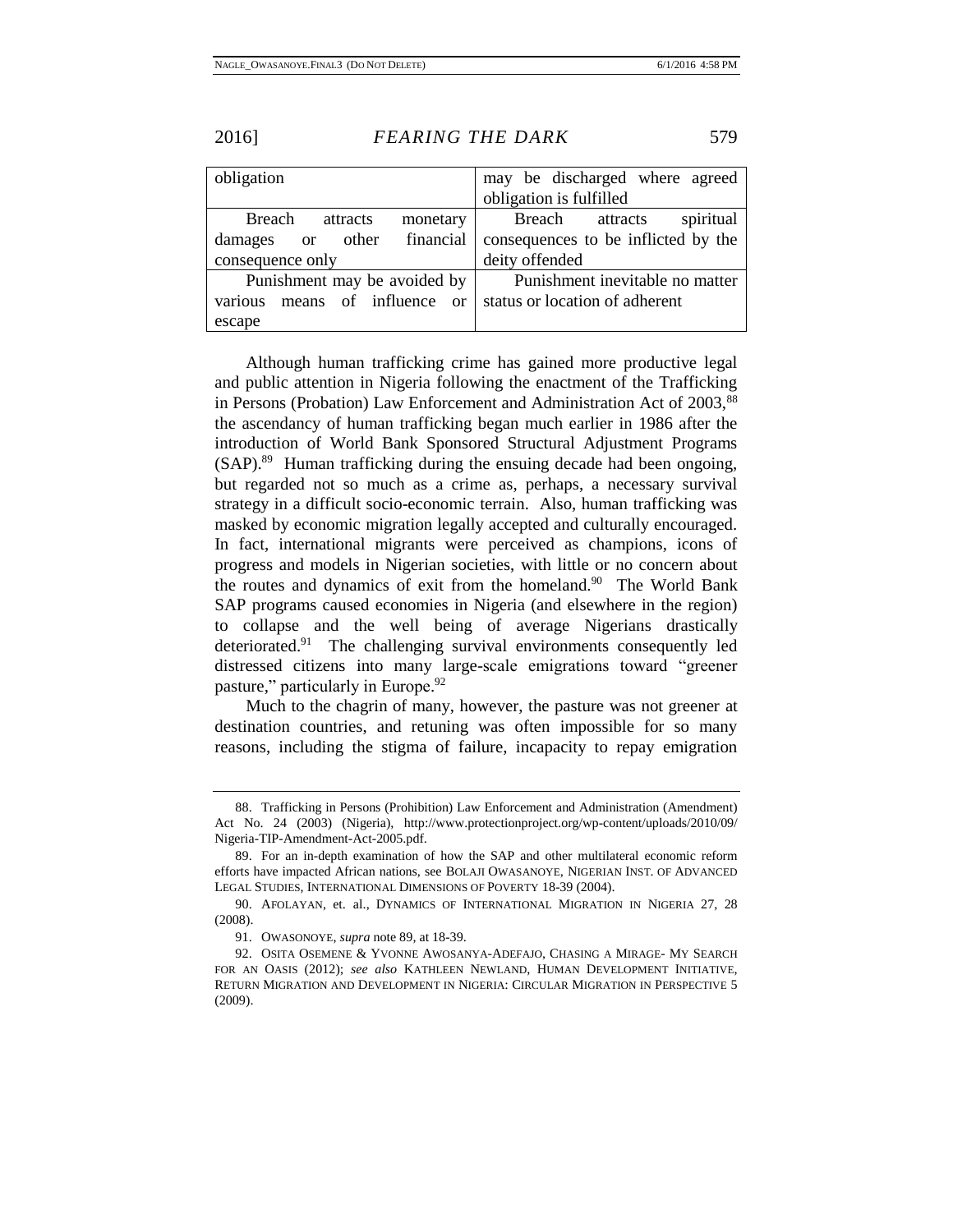loans, and being trapped within emigration or trafficking syndicates. Most of this exodus is traceable to ignorance of international migration landscapes, laziness and greed or a combination of these factors.

Among the Nigerian regions most impacted by human trafficking, particularly with regard to overseas prostitution, is Edo State, where early contact with Portuguese slavers and violence from European expansion and conquest resulted in definitive large scale migrations of the people that persist to present times.<sup>93</sup> Edo State was created in 1991 and has an estimated population of 3.218 million residents or 2.29% of Nigeria's total population. 94 At present, Edo State is the largest source of trafficking in persons for prostitution in Europe; about 80 percent of the estimated 100,000 Nigerians trafficked into Europe originate from Edo.<sup>95</sup>

Five main ethnic groups reside in Edo State, and each is distinct in linguistics, social, and cultural features. These groups are: Benin or Edo people 'proper'; the Esan people; Etsako people; and the Akoko Edo people. As a Niger Delta state, oil drives the Edo economy. Yet, the poverty level is as high as 53% with even higher youth unemployment.<sup>96</sup> As in many other parts of the world, high poverty in Edo serves as a powerful push factor for forced migration and trafficking in persons.

Cultural and traditional institutions are highly revered in Edo State and are often used to reinforce male dominance. Modern religion is intertwined with beliefs in potent traditional deities and personified in a male spiritual leader called the Oba.<sup>97</sup> Families in Edo society are patrilineal with strong

<sup>93.</sup> The emigration orientation of Edo people has a long history beginning with the region being a major (arguably the first) point of contact with Europe with the arrival of the Portuguese in 16th century, as exemplified by the Great Benin Kingdom. The contacts were, however, of mixed outcomes beginning with peace and then wars and conquest that climaxed with the Benin Massacre under Oba Ovoramwen Nogbaisi of Benin. Not many people and kingdoms in Nigeria experienced colonial/European contacts and associated migrations as impactful as the Benin/Edo people.

<sup>94.</sup> National Population Commission of Nigeria, 2006 Population and Housing Census: Population Distribution by Sex, State, LGAs and Senatorial Districts, Priority Table, Vol. 3 at 17 (2010), http://www.population.gov.ng/images/Vol%2003%20Table%20DSx%20LGAPop%20by %20SDistrict-PDF.pdf.

<sup>95.</sup> *Spellbound*, *supra* note 2.

<sup>96.</sup> While Nigeria is ranked globally as the 10th largest producer of oil, it simultaneously ranks as one of the six poorest countries due mostly to the havoc of corruption. *See* Jegede, et. al, *Human Trafficking as the Bane of Human Capital Development in the Nigerian Perspective*, 2 AFR. J. CRIME CRIM. JUST. 16, 22 (2011).

<sup>97.</sup> Edo deities are: Osanobua, the highest god; Olokun, god of the sea and senior son of Osanobua; Ogun, the deity of iron and metal; Osun, the deity of medicine; Obiemwen, wife of earth source of breeding; Ogiuwu, the deity of death; Orunmila, a Yoruba deity; and Esu, the deity of cunning and power. *See generally* Naiwu Osahon, *The Correct History of Edo*, EDOFOLKS.COM, http://www.edofolks.com/html/pub133.htm.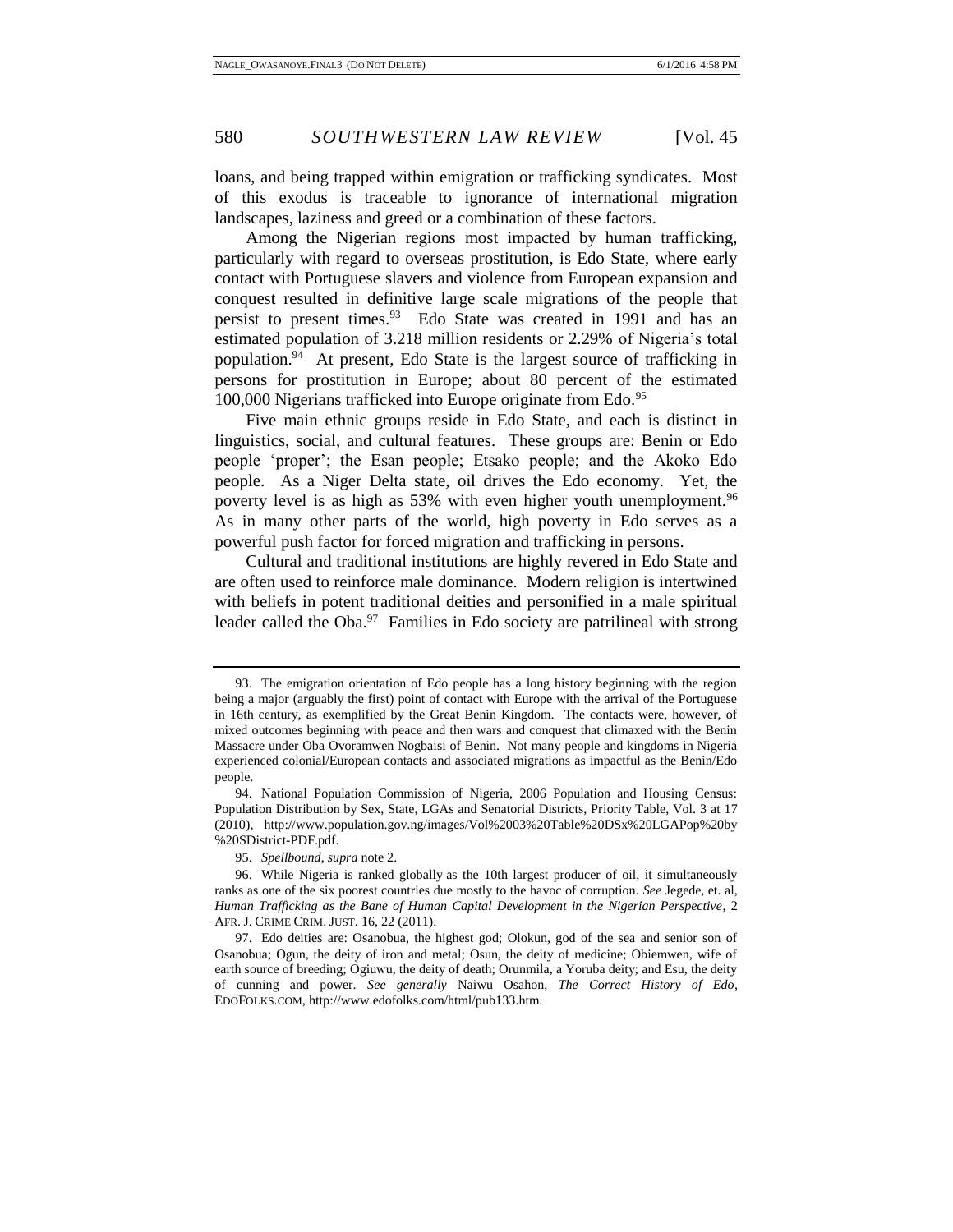male influence and polygyny, and women are kept in check by traditional taboos and regulations. 98

Oath taking is a major feature of worship of deities. Oaths are taken before shrines of various deities to underscore the seriousness of transactions and to ensure compliance. The consequences of oath breaking include madness and tragic and untimely death. 99 Examples of oath-taking scenarios might include politicians swearing an oath of loyalty to political godfathers, business partners swearing faithfulness to agreements, brotherhoods swearing loyalty among members, and trafficking victims swearing to pay agreed fees for trafficking and not to betray traffickers to the authorities. These practices have been referred to as "occult economies." 100

Women play no significant roles in worshipping the Traditional deities except in cases where a goddess is worshipped specifically by women and women serve as priestesses.<sup>101</sup> In fact, women are forbidden from most shrines, and therefore, women fear the shrines and leave religious jurisdictions to the men.<sup>102</sup> Human traffickers consequently capitalize on this imbalance in religious engagement and power relations with the supernatural by taking naturally fearful victims to dreaded shrines under terrifying conditions to take on oaths and curses to satisfy traffickers' heinous profiteering and generalized economic agendas.<sup>103</sup>

Once before the shrines, the ritual process itself is based on tradition and occurs in a clandestine manner that has been described as very rhythmic and structured.<sup>104</sup> The rituals imposed on trafficking victims are very complex and dangerous psychological processes. To reinforce the psychological manipulations, victims are made to use myriads of symbols

102. *See generally* Rosalind I.J. Hackett, *Women in African Religions*, RELIGION AND WOMEN 61(Arvind Sharma ed., 1994); RICHARD EDWARD DENNETT, NIGERIAN STUDIES OR RELIGIOUS AND POLITICAL SYSTEM OF THE YORUBA (1968).

103. *See* Victor Nnamdi Opara, *Emerging issues in the trafficking of African women for prostitution*, *in* THE HUMAN COST OF AFRICAN MIGRATIONS 165, 181 (Toyin Falola & Niyi Afolabi eds., 2007).

<sup>98.</sup> MORIRE OREOLUWAPO LABEODAN, THE FAMILY LIFESTYLE IN NIGERIA 5-6 (2005).

<sup>99.</sup> *See generally* MUTUNGI, *supra* note 87.

<sup>100.</sup> Jean and John Comaroff described these practices as occult economies. *See generally* Jean Comaroff & John L. Comaroff, *Occult Economies and the Violence of Abstraction: Notes from the South African Postcolony*, 26 AM. ETHNOLOGIST 279 (1999).

<sup>101.</sup> For an interesting discussion of female-oriented traditional cults, see generally Oluwatosin Adeoti Akintan, *Traditional Religious Festivals and Modernity: A Case Study of Female-Oriented Cults Annual Festivals in Ijebuland of South Western Nigeria*, 3 INT'L J. HUMAN. & SOC. SCI. 267 (2013).

<sup>104.</sup> F. J. Huxley, *The Ritual of Voodoo and the Symbolism of the Body*, 251 PHIL. TRANSACTIONS BIOLOGICAL SCI. 423, 424 (1966).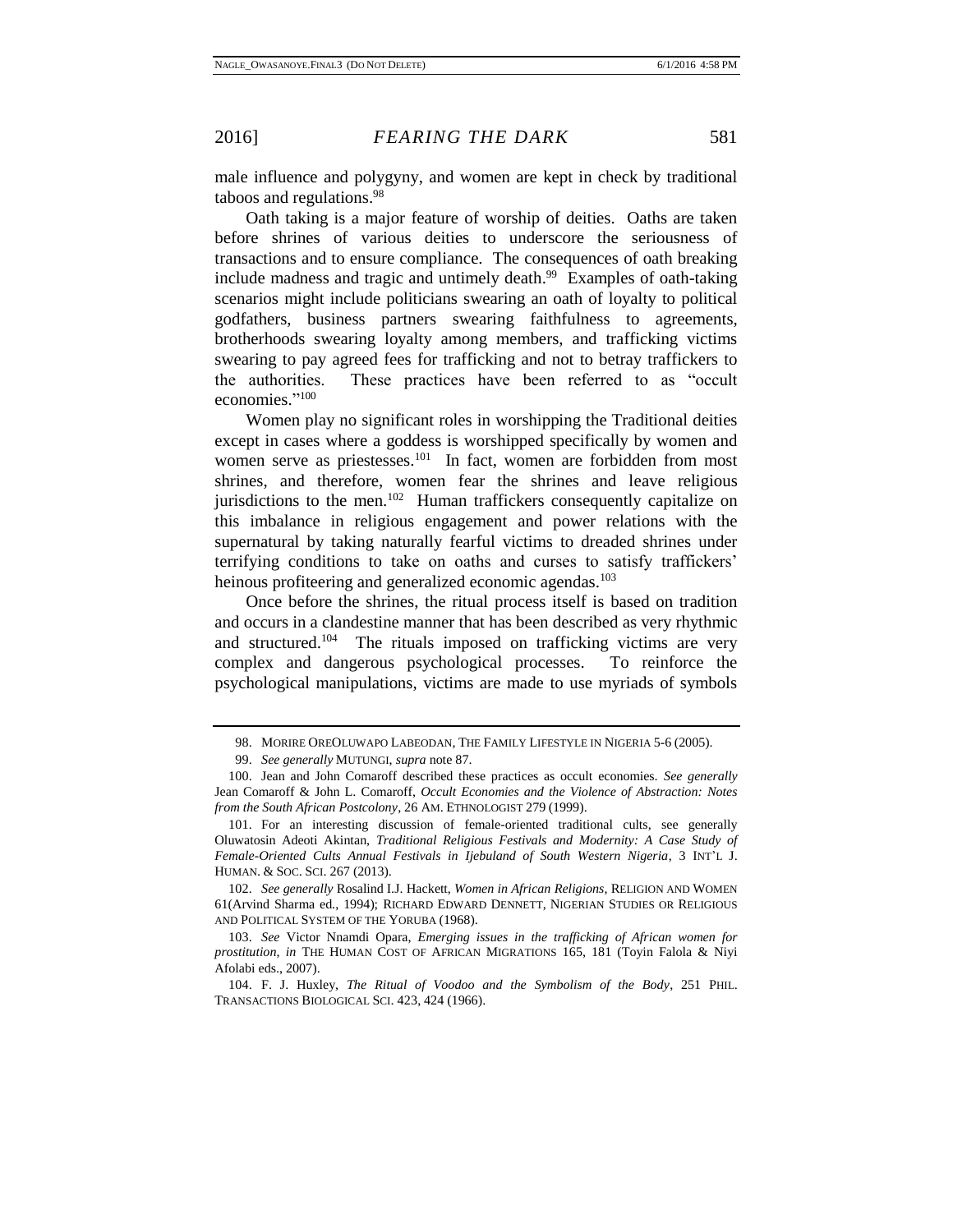that may include taking oaths in the nude, relinquishing pubic hair, finger or toe-nails, underwear and sanitary towels as tangible articles of the oath.<sup>105</sup> A blood oath ceremony may ensue in which victims are forced to drink concoctions mixed with their own blood and hair scraped from their body. The rituals may also entail making incisions on parts of a victim's body, a practice that is common in many African traditional religions.<sup>106</sup> The very personal nature of such rituals and intensely personal exposure constitutes an intentional, grand design to create irrational fear in the mind of the victim and therefore becomes a major instrument of control.

Voodoo priests and witch-doctors will then recite incantations and request victims to repeat some lines after them, and they may make victims perform symbolic rituals like picking a gourd from a drawn circle on the floor and hitting it three times on their forehead and chest. Trafficking victims are then made to swear to secrecy, to loyalty, to protecting a traffickers' identity, and to paying the costs of being transported to Europe. They are made to declare that they are beneficiaries of traffickers' kindness and that with their mouths and souls they invite relevant deities to visit them with evils such as sickness, misfortune, and death if they betray traffickers to police, immigration or other authorities in destination countries, as well as if victims fail to pay the amount specified in the "contract." The substance of such a curse oath is for evil to stalk the victim and/or her family if she does not keep to the covenant. Some oaths may be taken with photos of foreign clients or collaborators to give the impression that the spell of the oath binds them as well.

Victims are told that the monetary cost of being transported is relatively low at the initial stage, but the figure is always hiked to prohibitive amounts once trafficked individuals arrive in Europe.<sup>107</sup> This is

<sup>105.</sup> "Hair, nails, or menstrual bloods can be used to make concoctions which are either used in the ceremony or are kept by the priest symbolizing that part of the victim is remaining in Africa with the possibly that it will be used later if victims do not cooperate . . . Victims can also be scared with cuts that are filled with ashes under the skin in order to please spirits and remember their oath. This idea of branding has been used by traffickers from all cultures, but the voodoo ritual adds a religious component to the scaring." Matthew Villemain, *Onderzoek/West African Voodoo: A Technique for Control by Human Traffickers*, CKM, (July 5, 2015) http://www.ckmfier.nl/West-African-Voodoo-A-technique-for-control-by-human-traffickers.ashx. "Victims can also be scared with cuts that are filled with ashes under the skin in order to please spirits and remember their oath. This idea of branding has been used by traffickers from all cultures, but the voodoo ritual adds a religious component to the scaring."

<sup>106.</sup> Ogunleye, *supra* note 85, at 82.

<sup>107.</sup> For example, typical costs range from US \$500 to US \$2,000 for documents and US \$8,000 to US \$12,000 for the travel, but the debt incurred by the victim is typically inflated to between US \$40,000 and US \$100,000. Jørgen Carling, *Trafficking in Women from Nigeria to Europe,* MIGRATION POL'Y INST. (July 1, 2005), http://www.migrationpolicy.org/article/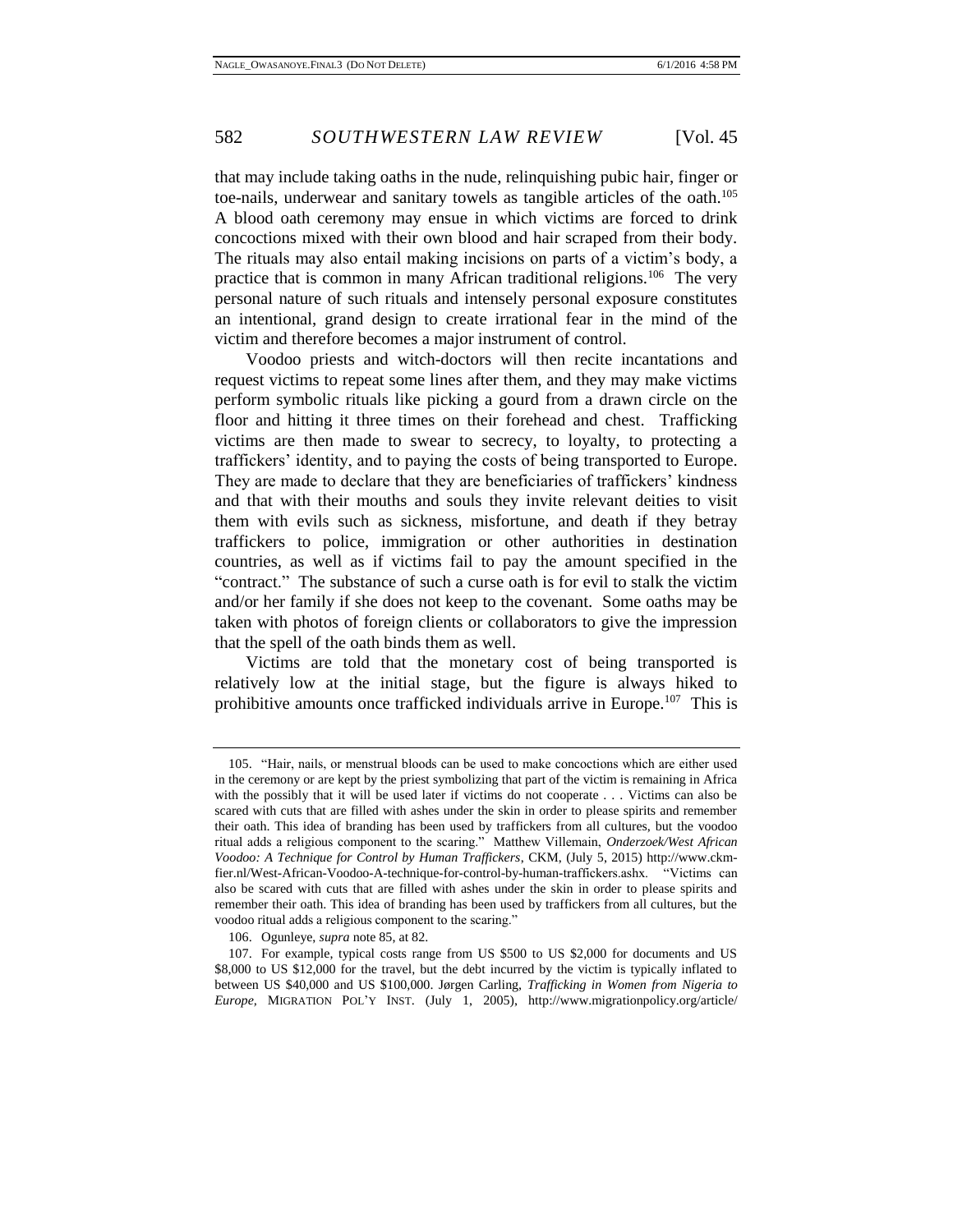a universal tactic among human traffickers and is done in order to keep victims in a state of perpetual loyalty, with the ultimate purpose of enriching the traffickers.<sup>108</sup> Later, the traffickers reinforce superstitious fears by using amulets and spells to control trafficked women once arrived at destinations in the United Kingdom and elsewhere in the European Union. $109$ 

The rituals are concluded when the symbols of the oath taking are labeled and deposited in the shrines as points of contact in case of default.<sup>110</sup> This manner of perfecting the oath contract mimics and mirrors modern justice processes in that the traffickers and victims, through occult intermediaries (voodoo priests and witch-doctors), establish and preserve evidence of a covenant. It is also a method to assert continuing control of the victims, especially with regard to any photos taken, which can later be used as a form of blackmail if there is evidence of non-cooperation or discord.<sup>111</sup>

The United Kingdom has had three notorious Nigerian human trafficking cases since 2011 involving witchcraft to control victims. In July 2011, a British man, Anthony Harrison, held two young Nigerian girls, ages 14 and 16, from Edo State as virtual captives before attempting to traffic them to Greece and Spain for prostitution.<sup>112</sup> They had been brought to the UK after being sold into prostitution with the conspiracy of a juju priest.<sup>113</sup>

traffickingwomennigeriaeurope; *see also* Opara, *supra* note 103, at 183; *see also* Uyanga, et. al, *Female Indebtedness and Enslavement: A Study of Relationships and Trends in Nigeria*, 3 ASIAN J. SOC. SCI. HUMAN. 44, 46 (2014).

<sup>108.</sup> Roseline Emeh Uyanga, et al., *Female Indebtedness and Enslavement: A Study of Relationships and Trends in Nigeria*, 3 ASIAN J. OF SOC. SCI. & HUMAN. 44, 45 (2014); *see also* James Badcock, *'Voodoo sex slaves' freed from blackmail by Spanish police*, THE TELEGRAPH (June 8, 2015, 4:37 PM), http://www.telegraph.co.uk/news/worldnews/europe/spain/ 11659882/Voodoo-sex-slaves-freed-from-blackmail-by-Spanish-police.html.

<sup>109.</sup> Emma Anderson, *Busted: Gang that Used Voodoo to Exploit Women*, LOCAL (June 8, 2015, 2:00 PM), http://www.thelocal.es/20150608/police-catch-voodoo-human-trafficking-groupprostitution.

<sup>110.</sup> *See* Eva Lo Iacono, *Victims, Sex Workers and Perpetrators: Gray Areas in the Trafficking of Nigerian Women*, TRENDS ORGANIZED CRIME 110-128 (2014); O.C. Osezua, *Transmogrified Religious Systems and the Phenomenon of Sex Trafficking Among the Benin People of Southern Nigeria*, 2 AFRREV IJAH: AN INT'L J. ARTS & HUMAN. 20 (2014); *see also* ONIGU OTITE & WILLIAM OGIONWO, AN INTRODUCTION TO SOCIOLOGICAL STUDIES (1981).

<sup>111.</sup> Bakhyt Moldatjaevich Nurgaliyev & Alexey Vladimirovich Boretsky, *Resistance to Investigation of Crimes, Related to Human Trafficking: The Forms, Methods and Ways to Overcoming*, 6 MEDITERRANEAN J. SOC. SCI. 86, 88 (2015); *see also Stolen Pride*, THIS DAY LIVE, http://www.thisdaylive.com/articles/stolen-pride/221411/.

<sup>112.</sup> *Man Jailed for Trafficking Nigerian Girls Out of UK*, BBC NEWS (July 7, 2011), http://www.bbc.com/news/uk-england-14065838.

<sup>113.</sup> *Id.*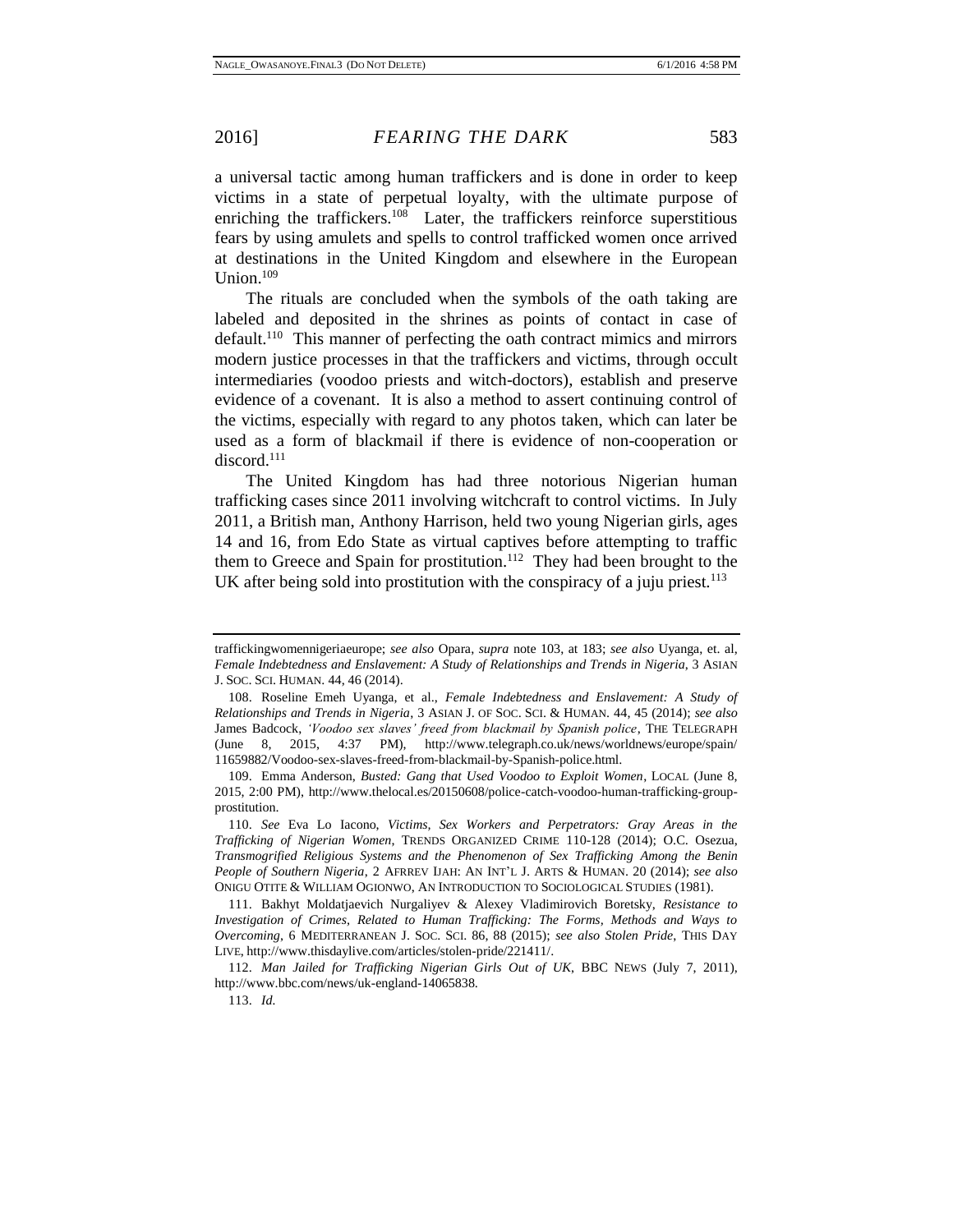What is notable about both the girls is that each had been subjected to serious physical and sexual abuse from an early age.<sup>114</sup> Their mental state and incapacity to have any form of control over their lives made them particularly vulnerable to the ominous threats of punishment from the spirit world, and indeed, their fear of the juju spells cast over them was so great that it took police investigators nearly two years to persuade the girls to talk about their ordeal. One of the girls was even fully convinced that she would die if she testified in court.<sup>115</sup>

The tactics used to gain control of the two victims through voodoo rituals is worth noting as a stark example of the brutality of the acts.

Girl A endured a ritual in which she was stripped and cut with a razorblade so her blood could be collected. Her body hair was shaved off and she was forced to lie naked in a closed coffin for hours. She then had to eat a raw chicken heart.

Girl B was taken to a river where she was told to eat white clay, had a rock passed from a priest's mouth to hers, was given black soap to wash with and a raw chicken's egg to eat.<sup>116</sup>

Dr. Harris, who appeared as an expert witness at the trial, said: "The rituals they underwent, which were particularly terrifying, were to instill a maximum amount of terror and imprint on these two very vulnerable young women that they mustn't step out of line or give any information about their experiences."117

Less than a year later, in 2012, Osezua Osolase, a 42 year-old Nigerian man living in Kent, England was found guilty of five counts of trafficking, one of rape and one of sexual activity with a child and sentenced to twenty years in prison in connection with trafficking three Nigerian girls, ages 14, 16, and 17, for prostitution in Europe.<sup>118</sup> In the case of the 16-year-old girl, she was taken to a house in Lagos where she was told to bathe with what

<sup>114.</sup> Sarah Bell, *Trafficked Girls Controlled By Juju Magic Rituals*, BBC NEWS (July 7, 2011), http://www.bbc.com/news/uk-14044205 (noting that Girl A was physically and sexually abused by her uncle and Girl B was an orphan baby taken in by a man who treated her as a "domestic drudge" and frequently beat her).

<sup>115.</sup> *Id.* 

<sup>116.</sup> *Id.* 

<sup>117.</sup> *Id.* 

<sup>118.</sup> *Osezua Osolase Jailed for 'Juju' Rituals Trafficker*, BBC NEWS (Oct. 29, 2012), http://www.bbc.com/news/uk-england-20125115; *Osezua Osolase Used Witchcraft on Trafficked Girls*, BBC NEWS (Oct. 26, 2012), http://www.bbc.com/news/uk-england-20096101.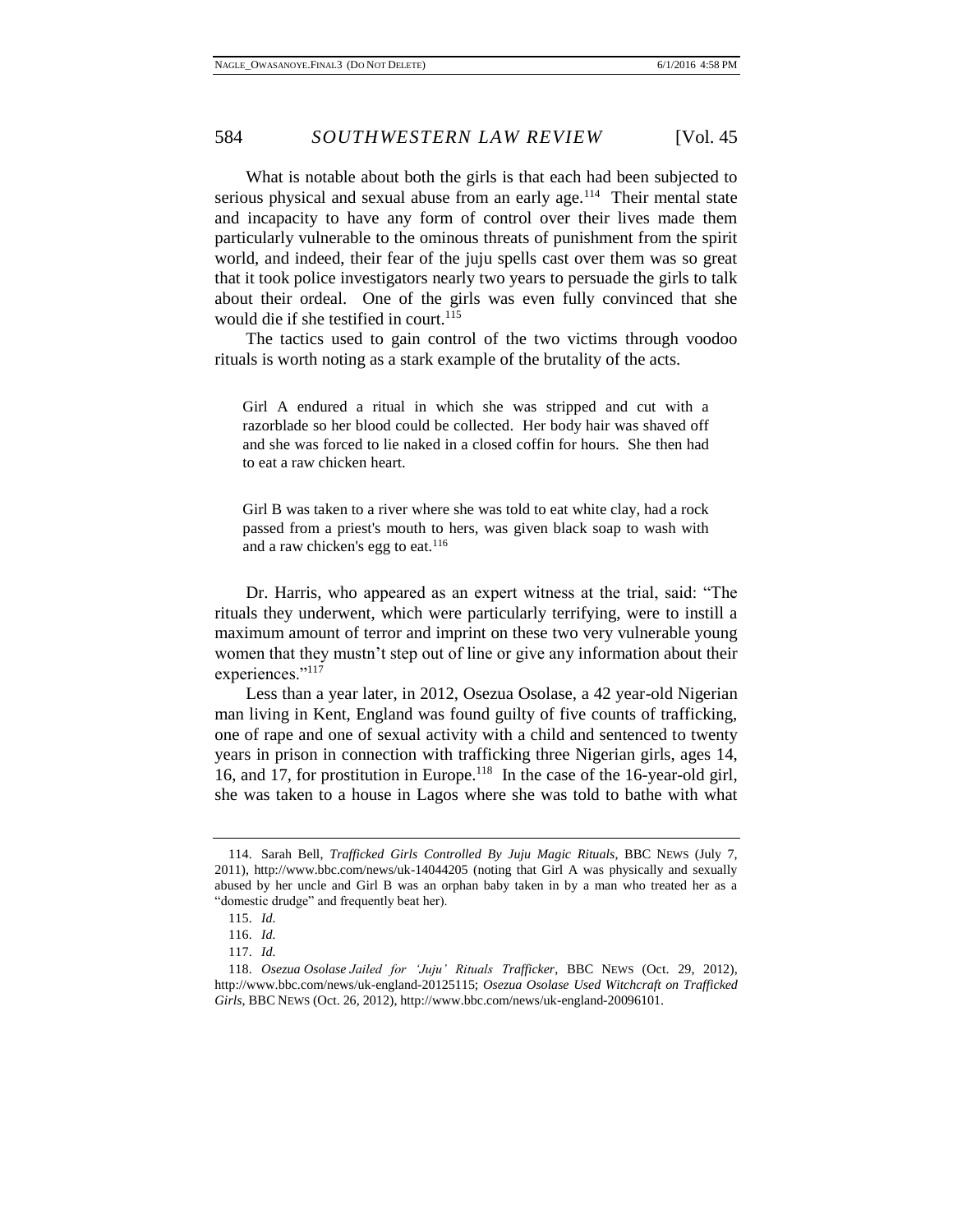appeared to be a bloody cloth and then wrap it around her. A priest cut hair from her armpits, cut nails from her finger and toe, and withdrew blood from her hand using a syringe.<sup>119</sup> The girl was threatened that if she tried to run away, informed on Osalase to the authorities, or failed to repay him, the parts of her body taken in the ritual would be used to find and kill her.<sup>120</sup> Like the girls trafficked by Anthony Harrison, Osalase's victim came from a childhood of turmoil and isolation following the death of her parents, which made her all the more vulnerable and susceptible to being victimized.<sup>121</sup>

Several cases of Nigerian trafficking have also come to light throughout the European Union that involved using voodoo to control trafficking victims. Girls from Edo State have been trafficked into the Netherlands and Switzerland through a sophisticated Nigerian organized crime group that exploits corrupt Nigerian border officials and air travel routes using forged travel documents and false identities for the girls.<sup>122</sup> In one case investigated in 2012, which became known as the Koolvis cases, a Nigerian crime syndicate collected more than 120 girls in safe places to be processed through voodoo rites that entailed the girls signing debt pacts as high as  $50,000$  USD.<sup>123</sup>

Then they were instructed on what the procedure in the Netherlands [is] with a lot of specific details demonstrating profound knowledge of the Dutch legal and law enforcement procedures. Finally, the young women were provided with authentic travel documents, bearing fake identities, issued by corrupt Nigerian officials. Once on the plane, they were escorted by a facilitator to whom they had to hand over the documents stating false identity that later on were used by other victims. On arrival they immediately applied for asylum as the only way to cross the border without valid travel documentation. They were sheltered in open centres

<sup>119.</sup> Chris Greenwood, *'Evil' Nigerian People Smuggler Used Witchcraft to Terrify Girls Into Sex Slavery*, DAILY MAIL (Oct. 26, 2012, 2:06 PM), http://www.dailymail.co.uk/news/article-2223740/Osezua-Osolase-Evil-Nigerian-people-smuggler-used-witchcraft-terrify-girls-sex-

slavery.html; *Spellbound*, *supra* note 2 (describing how the 17-year-old was made to drink a bloody potion, while the 14-year-old was subjected to Osolase slashing her chest with a razor and rubbing black powder into her bleeding wounds. If this is not enough, Osolase was also HIVpositive).

<sup>120.</sup> Greenwood, *supra* note 119.

<sup>121.</sup> *Id.* 

<sup>122.</sup> RISK ANALYSIS UNIT, EUR. AGENCY FOR MGMT OPERATIONAL COOPERATION EXTERNAL BORDERS MEMBER STATES EUR. UNION (FRONTEX), UNACCOMPANIED MINORS IN THE MIGRATION PROCESS 26-28 (2010), http://frontex.europa.eu/assets/Attachments\_News/ unaccompanied\_minors\_public\_5\_dec.pdf.

<sup>123.</sup> *Id.*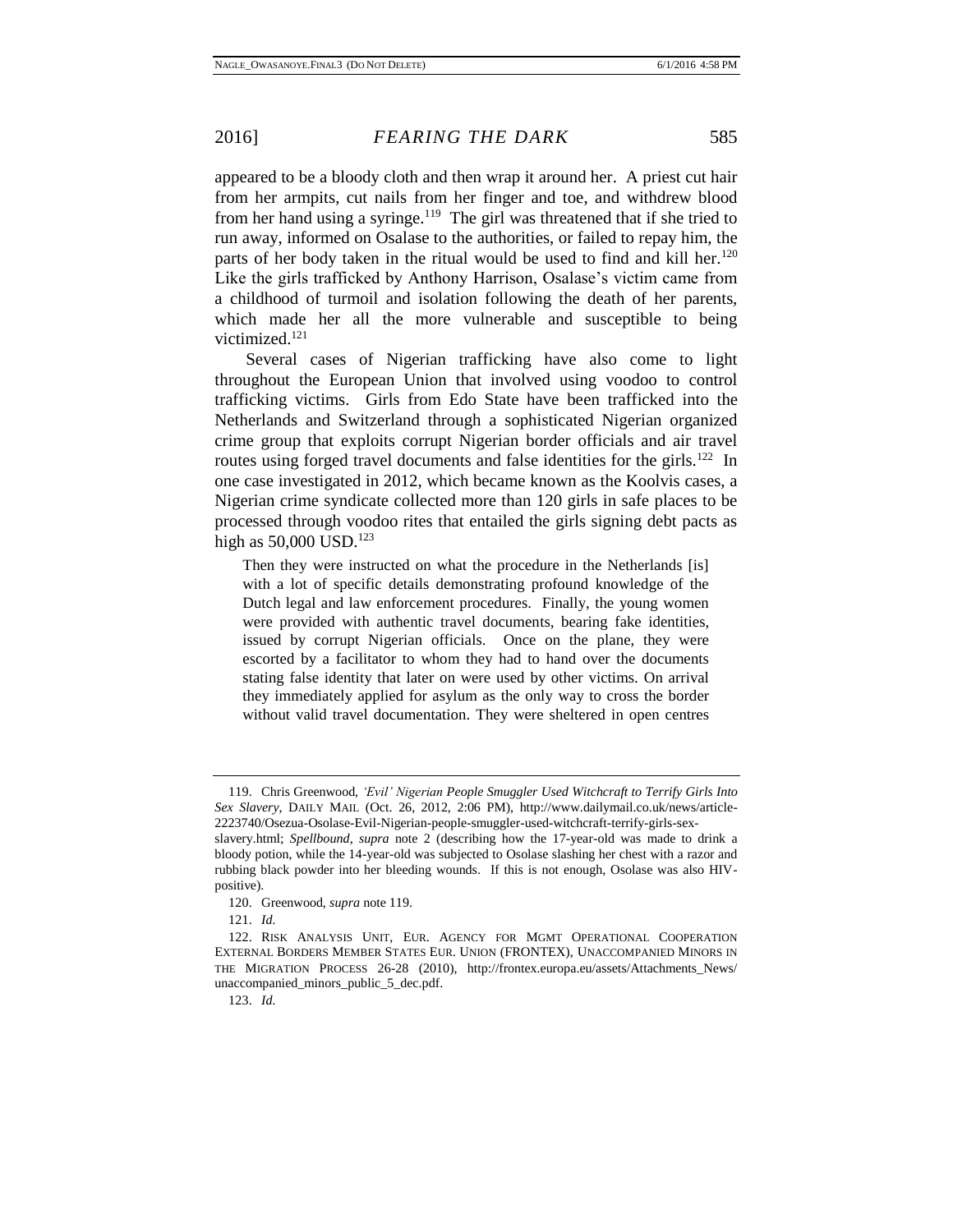and instructed to call a number they had been given previously and wait for the contact person to pick them up. $124$ 

The fear of breaking the voodoo oaths taken by the trafficking victims nearly protected the accused traffickers until Dutch law authorities engaged a local Nigerian priest to help the girls "feel free of their curse and comfortable enough to talk to the police and help convict their trafficker."<sup>125</sup> Similar Nigerian trafficking cases involving voodoo rituals have been reported in Germany, Greece, Ireland, Portugal, and Spain.<sup>126</sup>

## <span id="page-25-0"></span>*Trafficking in Body Parts for Witchcraft Rituals*

Not only are occult rituals used to perpetuate human trafficking throughout Africa and beyond, but some human trafficking occurs to perpetuate occult rituals.<sup>127</sup> Some witchcraft practices require the killing of children to invoke supernatural powers derived from their body parts. Harvesting children for sexual brutality involves either trafficking the children to where they can be processed, or killing them on the spot and trafficking the body parts throughout a well-established black market.<sup>128</sup> These forms of ritual killings have been recorded in Nigeria, Chad, Liberia, and Malawi.<sup>129</sup> Albino children are especially vulnerable in Burundi, Ghana, Nigeria, South Africa, Tanzania, and Zambia,<sup>130</sup> where their body parts, "including the skin, tongue, hands, ears, skull, heart, and genital organs, are thought to have special magical powers and are used in potions sold in the occult marketplace.<sup>131</sup> Limbs and other body parts are sold as

129. SHELLY*, supra* note 127.

<sup>124.</sup> *Id.*

<sup>125.</sup> Matthew Villemain, *West African Voodoo: A Technique for Control by Human Traffickers*, CENTRUM KINDERHANDEL MENSENHANDEL (July 5, 2015), http://www.ckmfier.nl/West-African-Voodoo-A-technique-for-control-by-human-traffickers.ashx.

<sup>126.</sup> *Id.* ("In 2010, German federal police dealt with a case involving 170 Nigerian women. In 2009, 23 individuals were arrested in Spain trafficking women from Nigeria. Cases have also been prosecuted in Ireland in 2012, Portugal in 2014, and Greece in 2009.").

<sup>127.</sup> LOUISE SHELLY, HUMAN TRAFFICKING: A GLOBAL PERSPECTIVE 275 (2010).

<sup>128.</sup> John Alan Cohan, *The Problem of Witchcraft Violence in Africa*, 2011 SUFFOLK U. L. REV. 803, 866 (2011) ("According to the South Africa Police Service, 'there is a belief that body parts taken from live victims are rendered more portent by their screams, which means victims must be subjected to pain before death.'").

<sup>130.</sup> Cohan, *supra* note 128, at 866-67 ("In Tanzania, a 17-year-old albino girl was eating dinner with her family when two men invaded their hut with knives, quickly hacked up the girl and carried away limbs.").

<sup>131.</sup> SHELLY, *supra* note 127 (In 2009, eleven Burundi traffickers were tried for selling albinos to witch-doctors in Tanzania).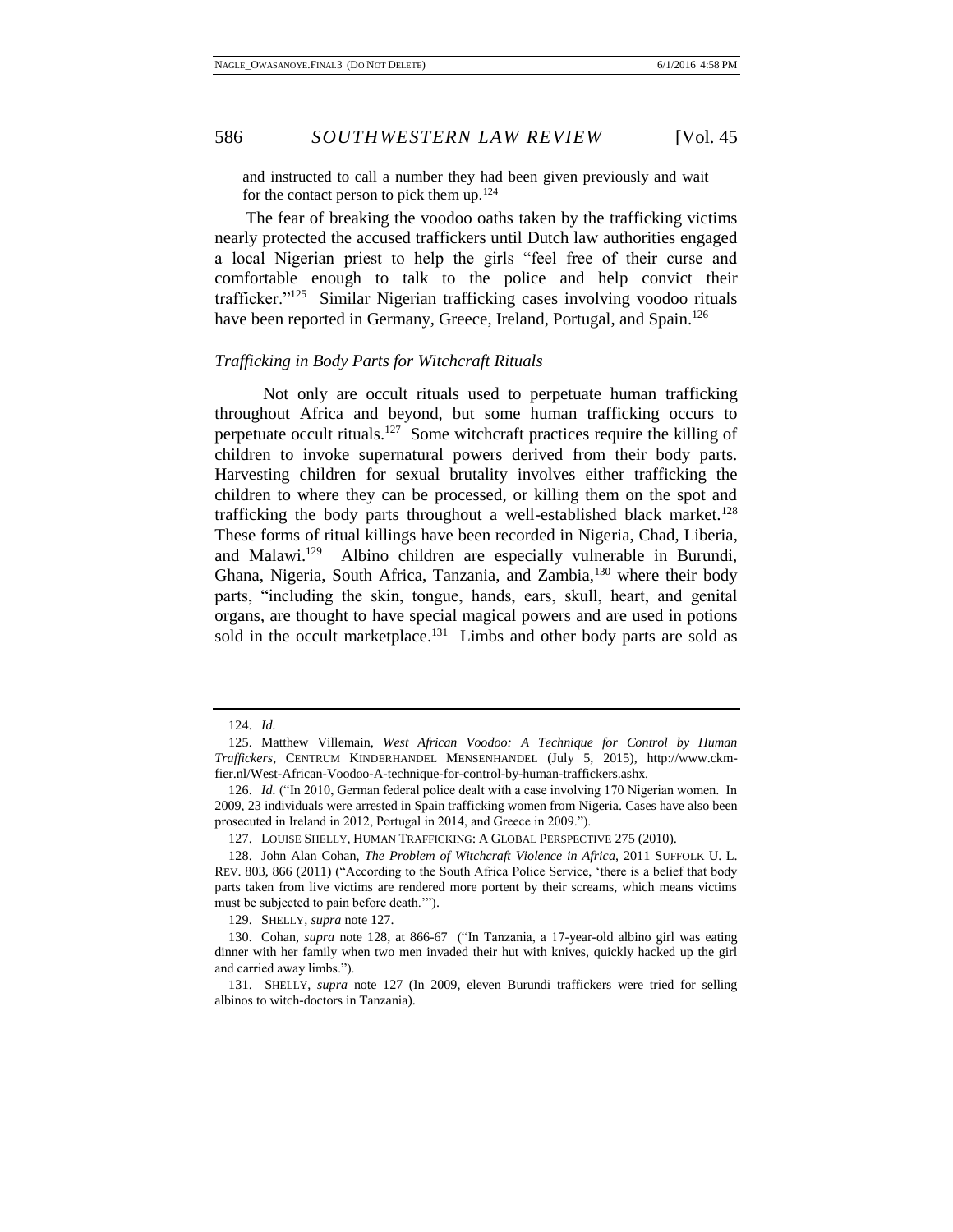"charms."<sup>132</sup> The problem became so devastating in Uganda that in 2009 the government established an Anti-Human Sacrifice Taskforce in conjunction with anti-human trafficking efforts.<sup>133</sup> According to a BBC report in 2010, clients of witch-doctors capture and kill other people's children and bring their body parts to the witch-doctors to use in rituals.<sup>134</sup> One witch-doctor reported that clients came to him with body parts for sacrifice as often as three times a week.<sup>135</sup> In fact, the BBC reporter noted a container of blood and possibly a human liver in a witch-doctor's shrine shortly before Ugandan authorities put the property to the torch.<sup>136</sup>

## <span id="page-26-0"></span>*Witchcraft and Black Magic in Latin American Trafficking*

In 1999, a young woman named Maria Choz was kidnapped from her remote village in the mountains of Guatemala.<sup>137</sup> Her abductor, José Tecum, repeatedly raped her and threatened to kill her and her family members if she resisted. To control her and sustain her vulnerability, Tecum employed psychological coercion by exploiting her strong belief in *brujería* by keeping a lock of her hair in his wallet and claiming he had cast a spell against Choz's family.

Through a circuitous route, Tecum and his victim entered the United States and went to Immokalee, Florida, an agriculture town with a large itinerant Hispanic farm labor population, where Tecum lived with his wife and three children. There, Choz was subjected to the basest forms of forced servitude, mental and physical abuse, rape, and false imprisonment. Tecum's crimes were exposed by a Collier County Sheriff case worker,

<sup>132.</sup> Cohan, *supra* note 128, at 866-67 ("Their body parts are thought to have supernatural properties that can make people wealthy overnight or enable fishermen to catch more fish. Some fishermen weave albino hairs into their nets, believing this will enhance their catch.").

<sup>133.</sup> Tim Whewhell, *Witch-Doctors Reveal Extent of Child Sacrifice in Uganda*, BBC NEWS (Jan. 7, 2010, 9:45 AM), http://news.bbc.co.uk/2/hi/programmes/newsnight/8441813.stm.

<sup>134.</sup> *Id.* 

<sup>135.</sup> *Id.* 

<sup>136.</sup> *Id.* 

<sup>137.</sup> U.S. v. Tecum, No. 2:00-cr-00005-JES (jmt. entered Feb. 8, 2001), *aff'd* 48 Fed. Appx. 739 (11th Cir. 2002). Tecum was subsequently convicted on six criminal counts and sentenced to 108 months in prison plus fines. The Tecum case was instrumental in passage of legislation creating the T visa (nonimmigrant status) in 2000 for foreign victims of human trafficking to receive temporary residency in the United States and other protections in exchange for cooperating in criminal investigations and prosecutions. The T-Visa also established a path to permanent residency in the United States. Choz was among the first trafficking victims in the United States to receive a T visa. For more information on the T visa program, see *Victims of Human Trafficking: T Nonimmigrant Status*, DEP'T HOMELAND SEC., CITIZENSHIP & IMMIGRATION SERVS. (Oct. 3, 2011), http://www.uscis.gov/humanitarian/victims-humantrafficking-other-crimes/victims-human-trafficking-t-nonimmigrant-status.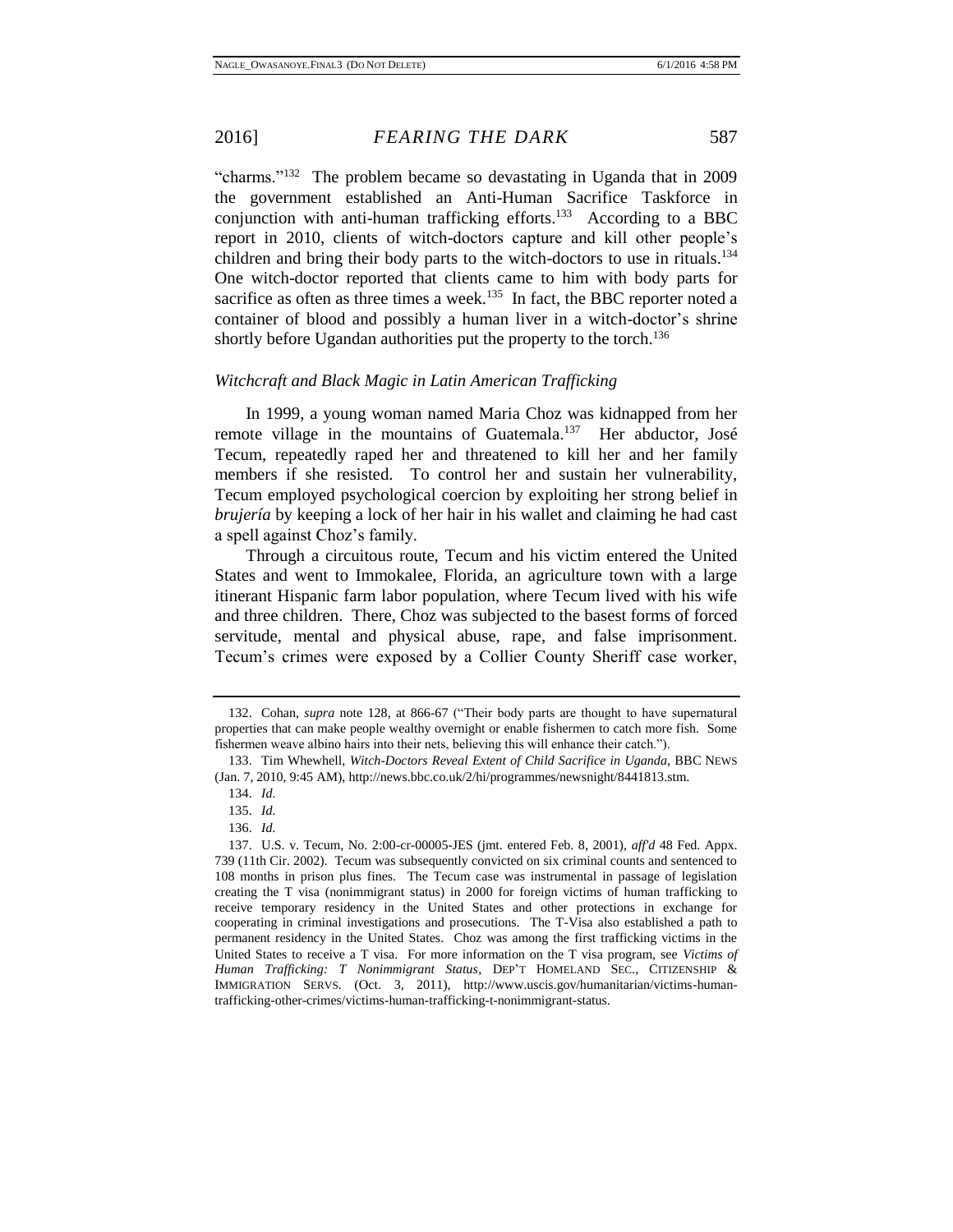who in the course of responding to a domestic abuse incident, discovered that Choz was illegally in the United States and being held against her will in the Tecum residence.

The *Tecum* case shed light on human trafficking in the United States and was prominent in the passage of the United States Trafficking Victims Protection Act of 2000.<sup>138</sup> What seems to have gotten less attention was the means by which Tecum inveigled his victim by using the superstitious and religious beliefs of his victim to assert and maintain control over her.

More recently, in 2009, several defendants appeared in federal court in California on charges of human trafficking and related offenses.<sup>139</sup> The case involved four Mexican nationals and a Guatemalan prosecuted for trafficking several women from Mexico and Guatemala into Los Angeles and forcing them into prostitution. The charges against the defendants included: conspiracy to (a) import aliens for immoral purposes (i.e., prostitution) and (b) commit sex trafficking offenses in violation of 18 U.S.C. § 371; sex trafficking of children or by force, fraud, or coercion in violation of 18 U.S.C. § 1591(a)(1); transportation of minors with intent to engage in criminal sexual activity in violation of 18 U.S.C. § 2423(a); importation of aliens for immoral purposes in violation of 8 U.S.C. § 1328; and harboring and transporting certain aliens in violation of subsections in 8 U.S.C. § 1324.<sup>140</sup> After a six-week trial they were convicted of conspiracy; sex trafficking by force, fraud, or coercion; and importation of aliens for purposes of prostitution.<sup>141</sup> In addition to intimidating and controlling their victims by threatening to beat them and kill their loved ones in Guatemala if they tried to escape, some of the defendants also used witch-doctors to control their victims by taking locks of their hair and placing a curse on them and their families.<sup>142</sup> The defendants also took the victims to Guatemalan witches in Los Angeles for "reinforcement" when the defendants suspected that their victims might want to escape.

<sup>138.</sup> Victims of Trafficking and Violence Protection Act of 2000, Pub. L. No 106-386, 114 Stat. 1464 (2000).

<sup>139.</sup> United States v. Valenzuela, No. CR 07-00011 MMM, 2009 WL 2095995 (C.D. Cal. July 14 2009).

<sup>140.</sup> *Id.*

<sup>141.</sup> *Id.* 

<sup>142.</sup> *See Five Defendants Convicted of International Sex Trafficking for Forcing Guatemalan Girls and Women into Prostitution*, FBI (Feb. 11, 2009), https://www.fbi.gov/losangeles/pressreleases/2009/la021109usa.htm; Adrienne Alpert, *Sex Trafficking Victims Speak Out Against Trade*, ABC EYEWITNESS NEWS (Feb. 23, 2010, 12:00 AM), http://abc7.com/archive/7294309.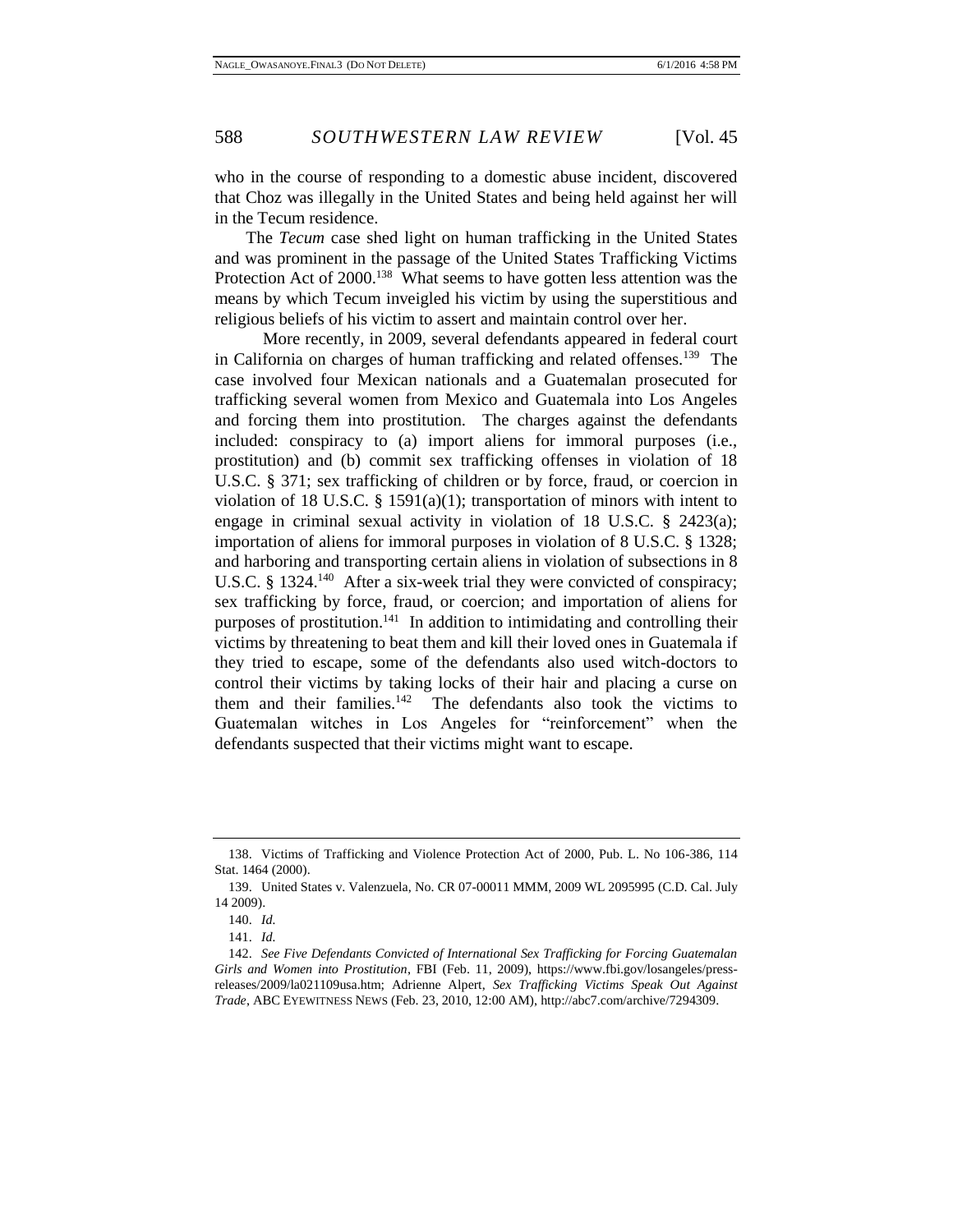# <span id="page-28-0"></span>PART IV

# <span id="page-28-1"></span>*Releasing Victims from Their Oaths and Superstitious Chains*

The immediate and long-term impact of oaths and rituals invoking dire consequences and evils upon trafficking victims needs more study and monitoring. The fear, and even terror, that trafficking victims experience, compounded by the fear of malevolent spiritual forces, might be better understood if we consider the words of famed sociologist Émile Durkheim, who in the course of institutionalizing the sociology of religion, considered religion as obligatory beliefs arising from "feelings of weakness and dependence, of fear and anguish which seized men when they came into contact with the world."<sup>143</sup> One can only imagine that in a state of high anxiety, disorientation, and extreme vulnerability, the impact of those elements of religious faith that scare us must be magnified in multitude. Not only then does the rescue and rehabilitation of trafficking victims become a matter of physical and emotional reintegration and provide security, but for some trafficking victims, becoming a survivor entails a spiritual journey as well.

Because many trafficking victims adhere to some form of religious faith or superstition, if government authorities embrace and adapt counter rituals as part of the rescue and rehabilitation process, they may be able to neutralize the effects of oaths and curses and boost the confidence of victims.<sup>144</sup> In one such case, a Nigerian trafficking victim rescued in Italy insisted she was sick and going crazy until she was taken to a Pentecostal church after repatriation to Nigeria for deliverance from her oath and its impact.<sup>145</sup> She firmly believed her illness arose because she breached her

<sup>143.</sup> EMILE DURKHEIM, THE ELEMENTARY FORMS OF THE RELIGIOUS LIFE 223-24 (1976), http://www.social-sciences-and-humanities.com/PDF/The-Elementary-Forms-Of-The-Religious-Life.pdf. (Durkheim further wrote, "[b]eing the victims of nightmares of which they were

themselves the creators, [men] believed themselves surrounded by hostile and redoubtable powers which their rites sought to appease.").

<sup>144.</sup> Such an effort to enlist elements of the civil society to combat trafficking conforms to Art. 9(3) of the Palermo Protocol, which states that "[p]olicies, programmes and other measures established in accordance with this article shall, as appropriate, include cooperation with nongovernmental organizations, other relevant organizations and other elements of civil society." Palermo Protocol, Art. 9(3), G.A. Res. 55/25 (Nov. 15, 2000).

<sup>145.</sup> U.N. INTERREGIONAL CRIME & JUSTICE RESEARCH INST., TRAFFICKING OF NIGERIAN GIRLS TO ITALY, REPORT OF FIELD SURVEY IN EDO STATE, NIGERIA 52 (2013), http://www.unicri.it/topics/trafficking\_exploitation/archive/women/nigeria\_1/research/rr\_okojie\_e ng.pdf.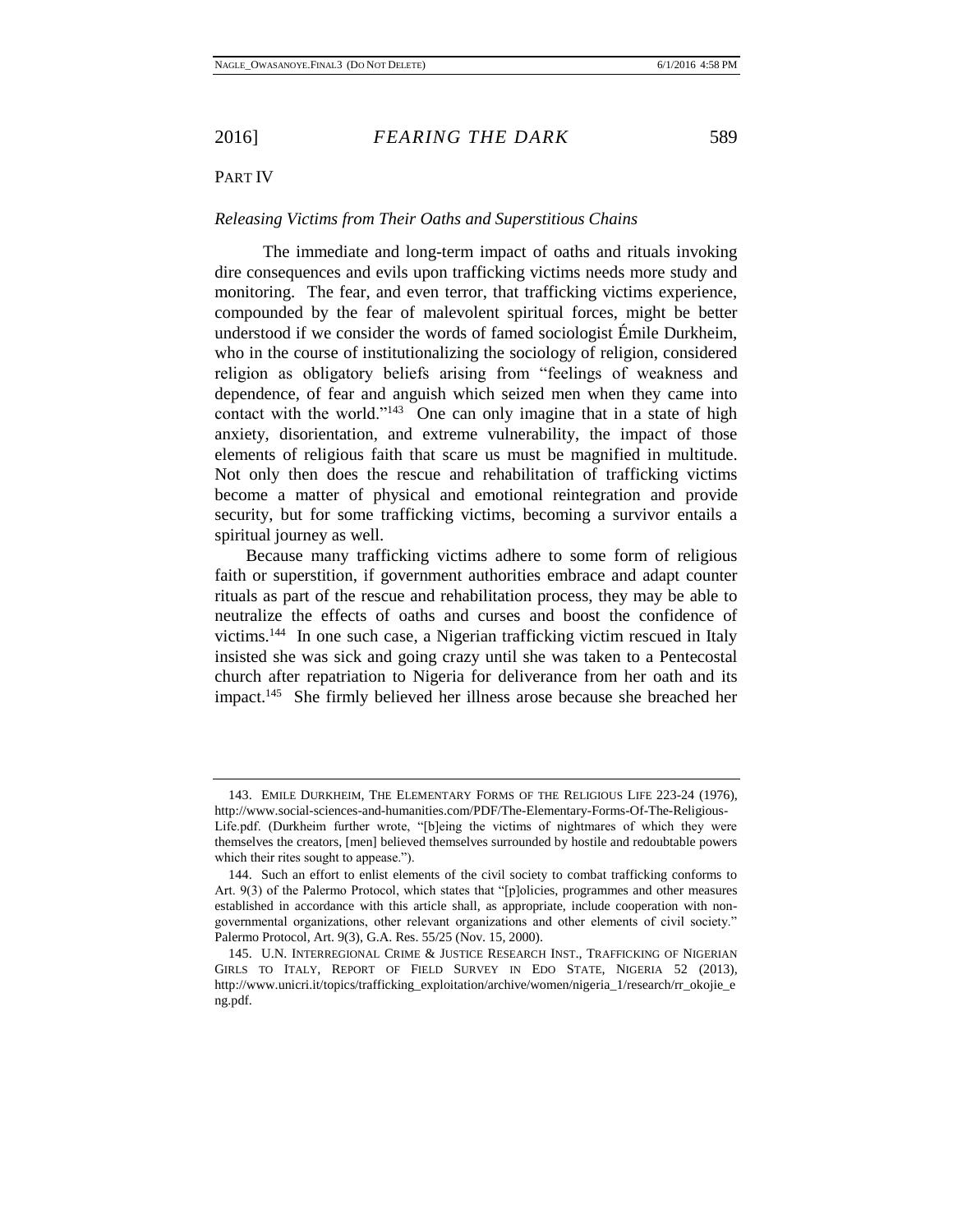oath to her trafficker. The outcome was encouraging and ground breaking even though this could not be proven scientifically.<sup>146</sup>

In some instances, a trafficking victim may volunteer some information but refuse to disclose everything she knows about her victimization until the voodoo priest who conducted the ceremony is arrested and the package of "evidence" left in the shrine is recovered.<sup>147</sup> For this reason, law enforcement officials in Nigeria now go the extra mile to investigate and arrest voodoo priests in order to establish a physical and spiritual neutralization of the effects of oaths.<sup>148</sup> In the *Tecum* case, the victim advocate working with Choz told her that she went to see a "white witch" who neutralized the magic Tecum had against her. $149$  At that point, Choz began to cooperate with the investigation and the government was able to proceed with building its case against her captors.<sup>150</sup>

It is also incumbent upon the State authority to consider culturally appropriate, community-based methods for helping trafficking victims heal and to encourage communities to reintegrate them.<sup>151</sup> To overcome social taboos and superstitions, a social reintegration process might include traditional healers and cleansing processes.<sup>152</sup>

Enlisting the assistance of trained former victims to gain cooperation of scared victims is also recommended because very often a victim will identify with someone who has survived similar vulnerabilities and violations. This is a method that has proved quite effective in the rehabilitation and reintegration of former child soldiers and young women

<sup>146.</sup> *Id*. On the other hand there is controversy in Nigeria that some Pentecostal pastors have been involved in juju rituals in connection to human trafficking. *See* Gary Foxcroft, *Hunting Witches*, WORLD POL'Y J. (2014), http://www.worldpolicy.org/hunting-witches.

<sup>147.</sup> Andrew Desmond, *Witchcraft and Juju as Barriers to Effective Prosecution of Traffickers – Our Experience at New Scotland Yard*, AFR. UNITE AGAINST CHILD ABUSE (Mar. 29, 2011, 1:18 PM), http://www.afruca.org/wp-content/uploads/2013/07/Breaking-the-cycle-offear.pdf.

<sup>148.</sup> Simon Ebegbulem, *Benin Chief, 4 Juju Priests Arrested for Human Trafficking*, VANGUARD (Sept. 7, 2009, 11:06 PM), http://www.vanguardngr.com/2009/09/benin-chief-4-jujupriests-arrested-for-human-trafficking/.

<sup>149.</sup> Interview with Anna Rodriguez, Victim Advocate.

<sup>150.</sup> *Id.* 

<sup>151.</sup> *See* Luz E. Nagle, *Child Soldiers and the Duty of Nations to Protect Children from Participation in Armed Conflict*, 19 CARDOZO J. INT'L & COMP. L. 1, 45 (2011).

<sup>152.</sup> This was among recommendations promoted in a United Nations report known as the Machel Report. *See* U.N. Secretary-General, *Promotion and Protection of the Rights of Children: Impact of Armed Conflict on Children: Rep. of the Secretary-General*, U.N. Doc. A/51/306 (Aug. 26, 1996), http://daccess-dds-ny.un.org/doc/UNDOC/GEN/N96/219/55/PDF/N9621955 .pdf? OpenElement.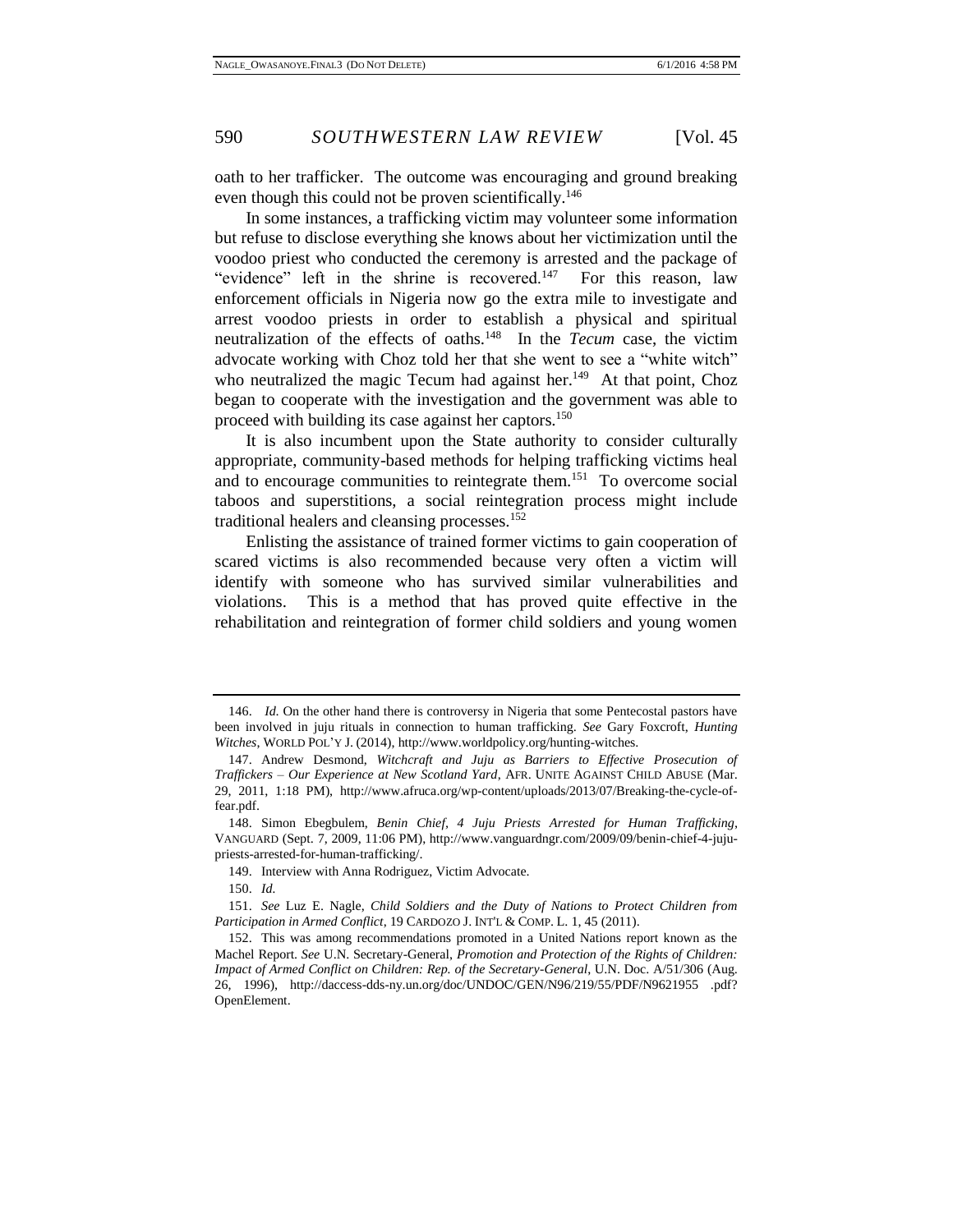forcibly taken by illegal armed groups to be combatants and concubines.<sup>153</sup> Organizations like Friends of Orphans in northern Uganda, founded by a former child soldier and staffed by former child soldiers, might serve as a useful model.<sup>154</sup> Peer influence provides a two-way healing function:  $(1)$ victims, especially children, bond more readily with their counselors because they know the counselors lived their own nightmares; and (2) the counselors make peace with their own demons by helping the victims in their care.<sup>155</sup> This strategy can help victims understand that oaths and spells are ineffective by seeing that others were able to cooperate with the authorities and were not affected.

## <span id="page-30-0"></span>*Prevention, Duty of States and State Responsibility*

## <span id="page-30-1"></span>Duty of States

"It is generally recognized that States have a duty to prevent violence against women, regardless of whether those acts are perpetrated by a State or by private persons."<sup>156</sup> States also bear the responsibility for preventing "the occurrence of an intentionally wrongful act such as human trafficking and its associated harms,"<sup>157</sup> and must conform to a due diligence standard defined as taking "all reasonable and necessary measures to prevent a given event from occurring."<sup>158</sup> At the same time, many states recognize the practice of witchcraft and sorcery as a right to religious freedom and freedom of expression. The obligation to protect women from harm should trump an individual's right to practice witchcraft in cases where the veil of religious beliefs is used to subjugate women and commit crimes against them—especially crimes of coercion and vulnerability. But in some witchcraft rituals, such as in voodoo ceremonies, the witch-doctor's role is only to formalize some kind of contractual arrangement binding the parties together under omnipotent spiritual forces. To what extent, then, must a witch-doctor be part of a human trafficking crime to make the

<sup>153.</sup> *See* Nagle, *supra* note 151, at 50 (citing to *Friends of Orphans*, FREE THE SLAVES (Jan. 2015), https://www.freetheslaves.net/wp-content/uploads/2015/01/FTS\_Previous-Award-Winners \_FriendsofOrphans.pdf.).

<sup>154.</sup> *Id.* 

<sup>155.</sup> *Id.* 

<sup>156.</sup> Megan Ross, *A Diamond in the Rough: The Transnational Duty to Prevent Human Trafficking in the Protocol*, 21 DUKE J. GENDER L. & POL'Y 325, 333 (2014).

<sup>157.</sup> U.N. Int'l Law Comm'n, *Draft Articles on State Responsibility for Internationally Wrongful Acts*, U.N. Doc. A/56/10; GAOR, 56th Sess., Supp. No. 10 (2001).

<sup>158.</sup> *Id*. at Art. 14, ¶ 14.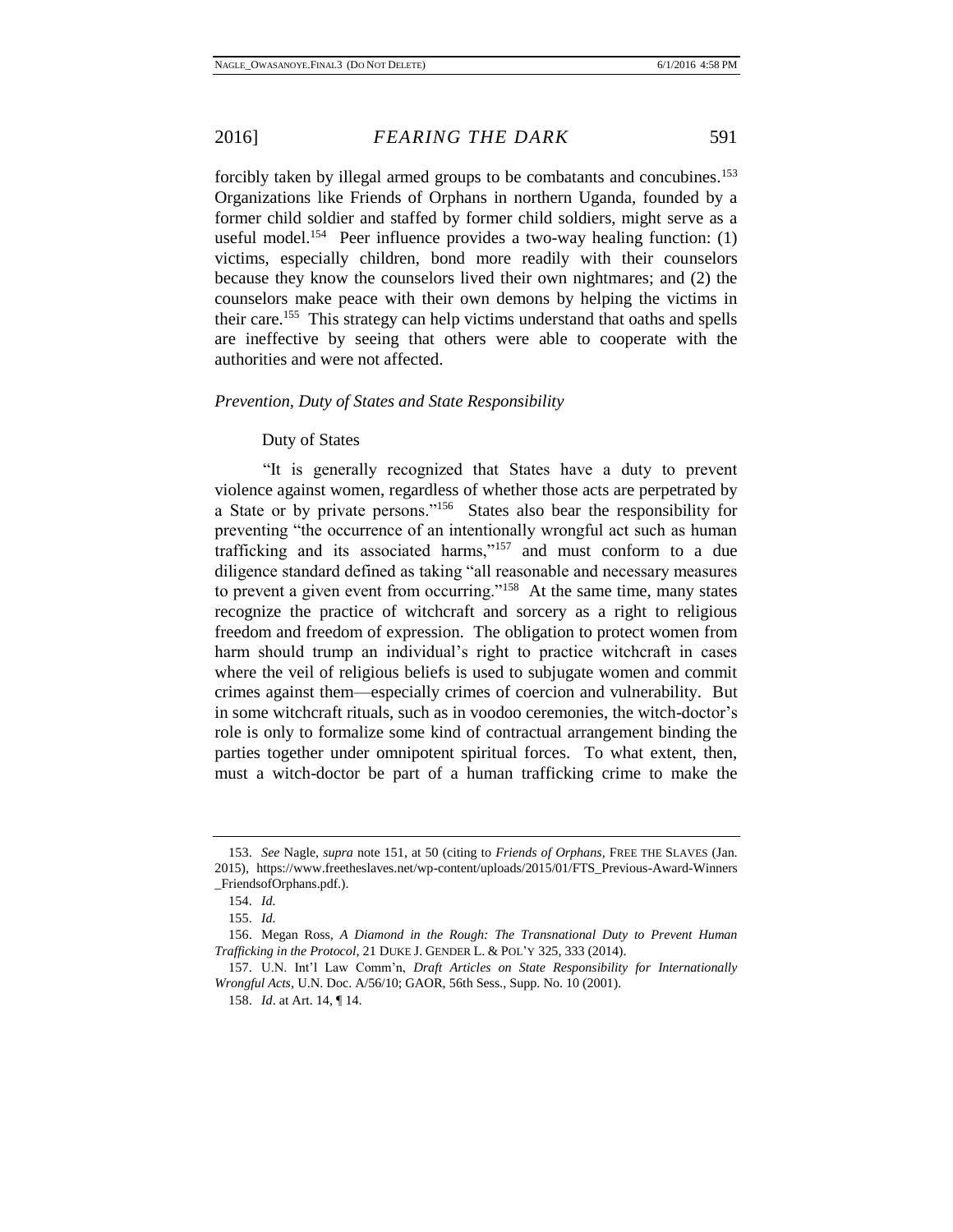practice of witchcraft a criminal act that violates public policy, order, and moral authority of the State?

State responsibility is imposed by application of a two-step test. First, is the situation, action or omission attributable to the State? In cases of human trafficking involving witchcraft, authorities in the states where such rituals occur in the commission of human trafficking crime may be well aware of such acts happening. Such knowledge and failure to act constitutes omission, and therefore the first step of state responsibility would be satisfied. If the situation, action, or omission is determined to be attributable to the State, then the second step entails the determination of whether the situation, act, or omission constitutes a breach of an international obligation of that State.<sup>159</sup>

The UN High Commissioner for Refugees has set forth the following preventive measures that should be observed by States, and which reflect the intent of Article 9 of the Palermo Protocol:

- 1. Establish comprehensive policies, programs and other measures to:
	- A. Prevent
	- B. Combat HT
	- C. Protect victims, **especially women and children**
- 2. Alleviate the factors that make persons vulnerable to trafficking such as such as:
	- A. Poverty
	- B. Underdevelopment and
	- C. Lack of equal opportunity<sup>160</sup>

<span id="page-31-0"></span>Duty to Educate

Under Article 9, Section 5 of the Palermo Protocol, States Parties have an obligation to adopt or strengthen "educational, social or cultural measures" to discourage the demand that fosters human trafficking. While recognized factors such as poverty, underdevelopment, and lack of equal opportunity are generally understood as "root causes" for human trafficking,<sup>161</sup> States Parties obligations should also include measures for

<sup>159.</sup> U.N. High Comm'r Human Rights, *Recommended Principles and Guidelines on Human Rights and Human Trafficking* 75, U.N. Doc. HR/PUB/10/2 (2010), *available at* http://www.ohchr.org/Documents/Publications/Commentary\_Human\_Trafficking\_en.pdf. 160. *Id.* 

<sup>161.</sup> Anne Gallagher, *Human Rights and the New UN Protocols on Trafficking and Migrant Smuggling: A Preliminary Analysis*, 23 HUM. RTS. Q. 975, 992 (2001).